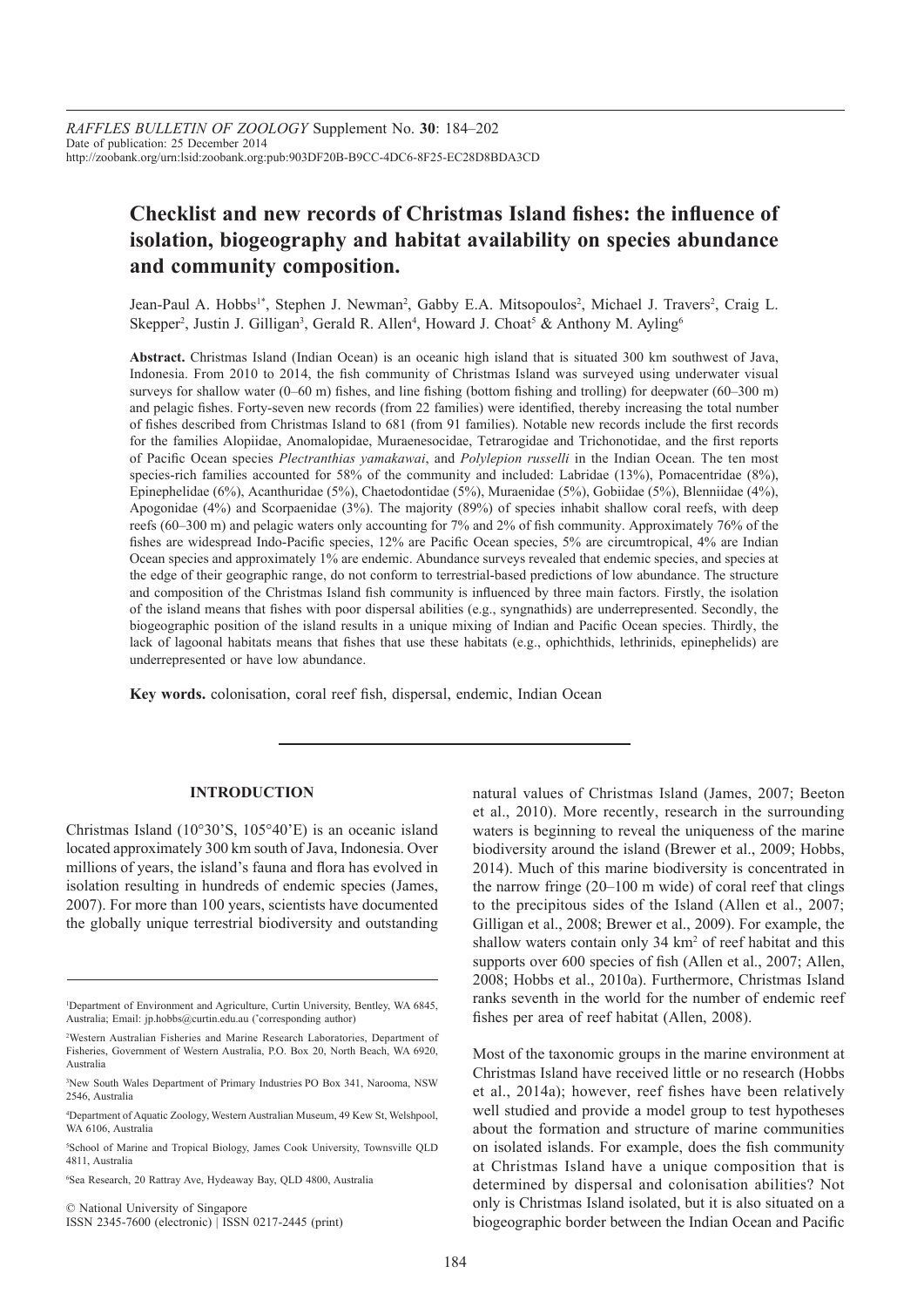Ocean bioregions. This border is analogous to Wallace's Line and Christmas Island represents the western edge of the range for some Pacific Ocean species and the eastern range edge for some Indian Ocean species (Hobbs et al., 2012). In some instances, Indian and Pacific Ocean sister species can co-occur (Hobbs & Salmond, 2008; Hobbs & Allen, 2014). This provides a unique opportunity to test whether species at their range edge have low abundance (Brown, 1984) and whether the presence of a sister species influences abundance.

The majority of the 622 fish species (from 80 families) that have been recorded to date at Christmas Island inhabit the shallow (0–60 m) coral reefs (Allen et al., 2007; Hobbs et al., 2010a). This includes four endemic species (*Eviota natalis*, *Pseudochromis viridis*, *Praealticus natalis*, *Aseraggodes crypticus*), two near endemic species (*Centropyge joculator* also occurs at Cocos (Keeling) Islands, and *Stegastes insularis*  also occurs at Cocos (Keeling) and Marcus Island), and one endemic colour morph or subspecies (*Centropyge flavissima*, which also occurs at Cocos (Keeling) Islands) (Allen et al., 2007). The study and collection of Christmas Island fishes began with Andrews CW in 1897 and was built upon with three small-scale studies over the following 60 years that resulted in a total list of 127 species (reviewed in Allen, 2000). The majority of fishes recorded from Christmas Island came through dedicated expeditions by Gerald Allen and Roger Steene in 1978, 1986, 1987 and 2006, which raised the number of species to 592 (Allen et al., 2007). Subsequent descriptions of unidentified specimens collected on these trips, and reports by other researchers have added a further 12 species to the list (see Table 1). Lastly, Hobbs et al (2010a) added 30 species based on fieldtrips between 2004 and 2008. The total number of fishes recorded at Christmas Island stands at 634. Despite this history of expeditions, most of the marine habitat at Christmas Island remains unsurveyed.

The purpose of this study was to conduct an island-wide survey of the fish fauna of Christmas Island to identify new records, characterise the community composition and determine patterns in abundance. More specifically, this study aimed to determine: 1, if (and how) the composition of the reef fish community at Christmas Island differs from elsewhere; and 2, whether patterns of abundance are related to the size and position of a species' geographic range and the presence of a sister species.

### **MATERIAL AND METHODS**

Christmas Island is a single high island with no lagoons or sheltered embayments. The coastline around the island is comprised of a limestone cliff shoreline, with a shallow coral reef extending 20–100 m seaward towards the reef dropoff, which usually begins at 15 m depth (Gilligan et al., 2008). The reef then declines steeply to depths greater than 4000 km. The island is exposed to south-easterly trade winds and southerly swell for most the year. Consequently, the southern coast is very exposed, the east and west coasts have moderate exposure, and the north coast is somewhat sheltered. Flying-fish Cove is situated on the north coast and has Christmas Island's most sheltered waters and widest reef flat (about 150 m).

The fish fauna of Christmas Island was surveyed during a series of 14 trips from 2010 to 2014. The outer reef habitats on all four sides (North, South, East and West) were surveyed by snorkelling in the shallow waters (0–5 m) and SCUBA diving in deeper waters (5–70 m). Due to the prevailing wind and swell, more surveys were conducted on the northern and western half of the Island. Pelagic and deepwater (60–300 m) fishes were captured using line-fishing methods (trolling and bottom fishing) in collaboration with local anglers. In addition, local divers and anglers provided photographs of easily recognisable fish. Information about these fishes was communicated to us by the diver or angler who took the photograph. In some cases, photographs and/or specimens were sent to the relevant taxonomic experts for independent verification of our identification. The majority of the 575 species recorded previously by Allen (2000) have been lodged with the Western Australian Museum. The majority of new records reported in this current study could not be lodged because of their rarity, desire by anglers to retain the fish and/or the fish could only be photographed. In all cases, species were only recorded on the checklist where visual identification was certain. The checklist also includes species that have recently been reported in publications by other researchers.

The abundance of reef fishes was determined through underwater observations based on the number of individuals seen per 60-minute dive (approximately survey area = 5000 m2 ), with the average abundance for each species calculated from more than 40 dives around the Island. For analyses, fishes were grouped into six abundance categories:  $1 = \text{common/abundant}$  (average of more than 5 per dive);  $2 =$  moderately common (average of 2–5 per dive);  $3 =$ uncommon (average of  $0.5-2$  per dive);  $4 = \text{occasionally}$ seen (about 1 individual seen every  $2-5$  dives);  $5 =$  seldom seen (about 1 individual seen every  $5-10$  dives);  $6 = \text{rare}$ (takes more than 10 dives to see 1 individual). Pelagic, deepwater (>60 m depth) and highly cryptic species were not included in the analysis because their abundance could not be estimated accurately using underwater visual censuses.

Fish were classified following the taxonomy of Eschmeyer (2014) with two exceptions. Following recent molecular studies, the parrotfishes are placed within the family Labridae as scarine labrids (Westneat & Alfaro, 2005; Choat et al., 2012) and we follow Smith & Craig (2007) and Craig et al. (2011) in raising the subfamily Epinephelinae to the family Epinephelidae. The geographic distribution and habitat use of fishes were characterised following recognised sources (Allen et al., 2007; Eschmeyer, 2014; Froese & Pauly, 2014). Habitat use of fishes was broadly classed into five categories: 1, shallow water – species that obtain their greatest abundance on shallow water  $( $60 \text{ m}$ )$  reefs and adjacent sand habitats; 2, deepwater – species that obtain their greatest abundance on reefs deeper than 60 m; 3, pelagic; 4, intertidal; and 5, freshwater and brackish. To determine if isolation affects the composition of fish communities, the Christmas Island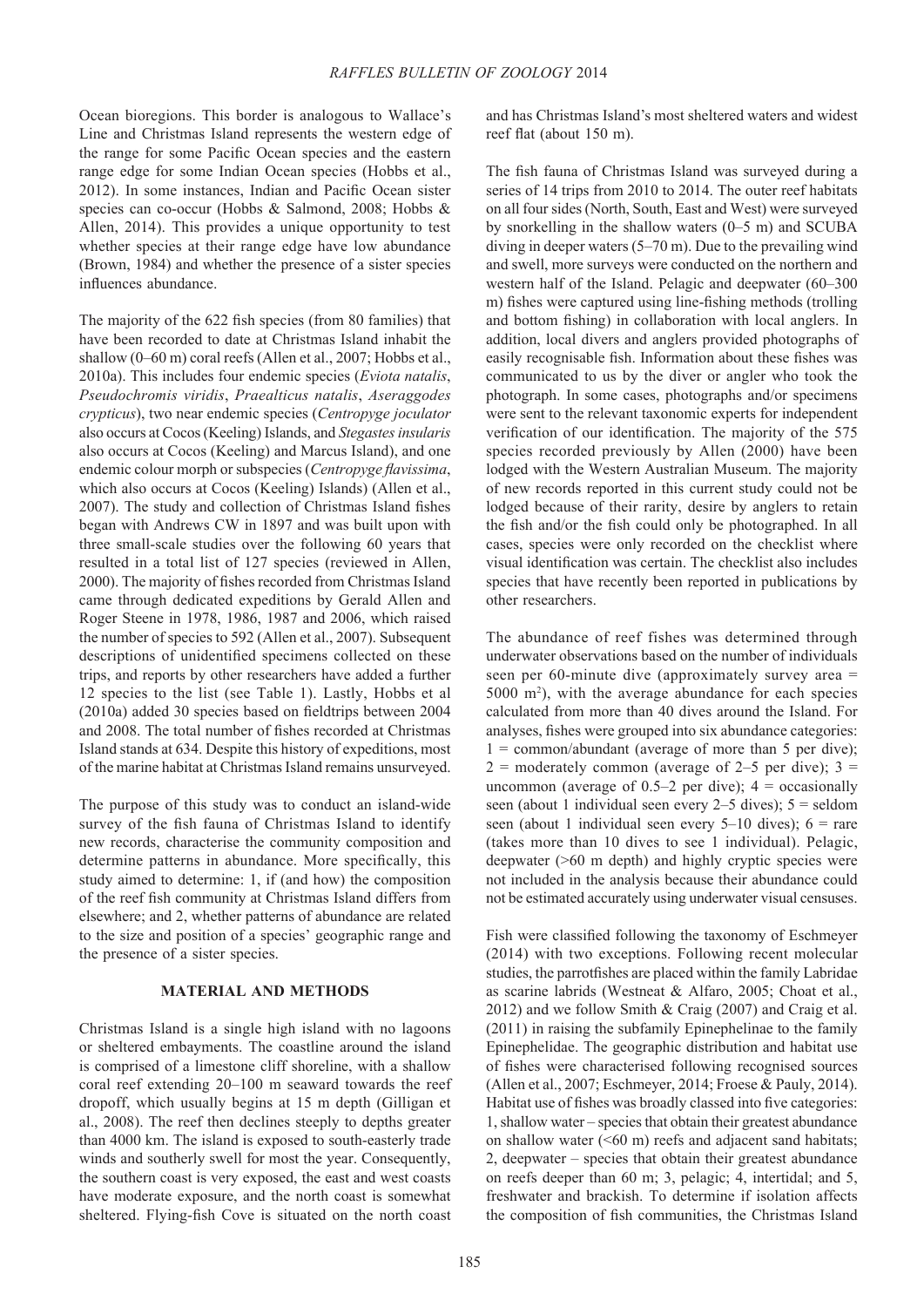community was compared to that of its nearest neighbours, Indonesia (Allen & Adrim, 2003) and the Cocos (Keeling) Islands (Allen & Smith-Vaniz, 1994; Hobbs et al., 2014b).

#### **RESULTS**

**New records.** Extensive surveys and sampling in Christmas Island waters from 2010 to 2014 identified 47 new records (from 22 families). This increases the total number of recorded species to 681 (from 91 families) (Table 1). The new records came predominately from shallow (25 species) and deepwater (20 species) reefs, with two pelagic species also recorded. Notable new records include two sharks (*Sphyrna mokarran* and *Alopias pelagicus*) and the first records for the families Alopiidae, Anomalopidae, Muraenesocidae, Tetrarogidae and Trichonotidae. The number of lethrinids recorded at Christmas Island has increased considerably from four to nine species. *Plectropomus laevis* is the first record for its genus at Christmas Island. Notable range extensions include *Plectranthias yamakawai*, which is restricted to the western Pacific Ocean around southern Japan, and *Polylepion russelli*, which is restricted to isolated islands in the northern Pacific Ocean (e.g., Japan and the Hawaiian Islands). The eastward range extension of the Indian Ocean butterflyfish *Chaetodon triangulum* now means it is co-occurring with its Pacific Ocean sister species *C. baronessa* at Christmas Island.

**Abundance.** Abundances were estimated for 518 of the 681 recorded species; with 40% of surveyed species being classed as common or moderately common (Table 1). Families that had more than 50% of species classed as common or moderately common include: Tripterygiidae (100%) Pomacentridae (69%), Holocentridae (67%), Balistidae (64%), Blenniidae (63%), Caesionidae (57%) and Cirrhitidae (57%). Species at the edge of their geographic range did not have lower abundances compared to widely distributed species where Christmas Island lies in the middle of their range ( $\chi^2 = 20.16$ , d.f. = 15, *P* = 0.17; Fig. 1). This was evident by the proportion of Indian Ocean (42%) and Pacific Ocean species (44%) that were common and moderately common in abundance compared to that for widespread Indo-Pacific species (39%) and circumtropical species (13%). Surveys of co-occurring Indian and Pacific Ocean species revealed that sister species has similar abundances  $(Z<sub>(12)</sub> = 1.45, P = 0.15)$ . Of the endemic and near endemic species that were surveyed, all were common or moderately common  $(n = 5)$ .

**Community composition.** Of the 681 fishes that have now been recorded from Christmas Island, the majority (89%) of species are found on the shallow coral reef habitat (0–60 m). Deep reefs (60–300 m) and pelagic waters only account for 7% and 2% of the fishes recorded at Christmas Island. Approximately 76% of the fishes at Christmas Island are widespread Indo-Pacific species. Twelve percent of the fish community is comprised of Pacific Ocean species that are at the western edge of their range, while 4% of species are Indian Ocean species at the eastern edge of their range. Approximately 5% of the fishes recorded at Christmas Island



Fig. 1. The number of species in each abundance category for each group of geographic distributions present at Christmas Island. The abundance categories are the average number of fish seen per 60 minute, which is equivalent to an approximate survey area of 5000  $m^2$ . 1 = common/abundant (average of more than 5 per dive); 2  $=$  moderately common (average of 2–5 per dive);  $3 =$  uncommon (average of 0.5–2 per dive);  $4 =$  occasionally seen (average of 0.2–0.5 per dive);  $5 =$  seldom seen (average of 0.1–0.2 per dive);  $6$  = rare (average < 0.1 per dive).

have a circumtropical distribution, while between 0.6% and 1.6% (depending on the definition of an endemic) of fishes are geographically restricted to the island or region. The fish communities at Christmas Island and the Cocos (Keeling) Islands contain a similar proportion of species from different geographic distributions ( $\chi^2 = 10.12$ , d.f. = 5, *P* = 0.72).

The ten most species rich families account for 58% of the fish community at Christmas Island and include (in descending order): Labridae (13%), Pomacentridae (8%), Epinephelidae (6%), Acanthuridae (5%), Chaetodontidae (5%), Muraenidae (5%), Gobiidae (5%), Blenniidae (4%), Apogonidae (4%) and Scorpaenidae (3%). Eight families are the same as the top ten families in the Indonesian fish community, with the difference being the presence of Acanthuridae and Scorpaenidae, and the absence of Syngnathids (23rd) and Lutjanidae  $(11<sup>th</sup>)$  from the Christmas Island top ten. The only difference between the top ten families at Christmas Island and the Cocos (Keeling) Islands is that the  $10<sup>th</sup>$ ranked family is Scorpaenidae at Christmas Island and it is the Holocentridae at the Cocos (Keeling) Islands. Despite the broad similarities in the fish communities at Christmas Island and the Cocos (Keeling) Islands, the two locations only share 48% of species.

#### **DISCUSSION**

The 47 new records span 22 families and most originate from shallow and deep water reefs. The total number of fish species that have now been recorded from Christmas Island stands at 681. Most species inhabit the thin veneer of shallow water coral reef that surrounds the island. While most fishes in the Christmas Island community have broad Indo-Pacific distributions, there is a notable concentration of endemic species given the limited availability of habitat (34 km<sup>2</sup>; Allen, 2008). There are a number of Pacific and Indian Ocean species that are on the edge of their geographic ranges; however, in contrast to terrestrial research (Brown, 1984),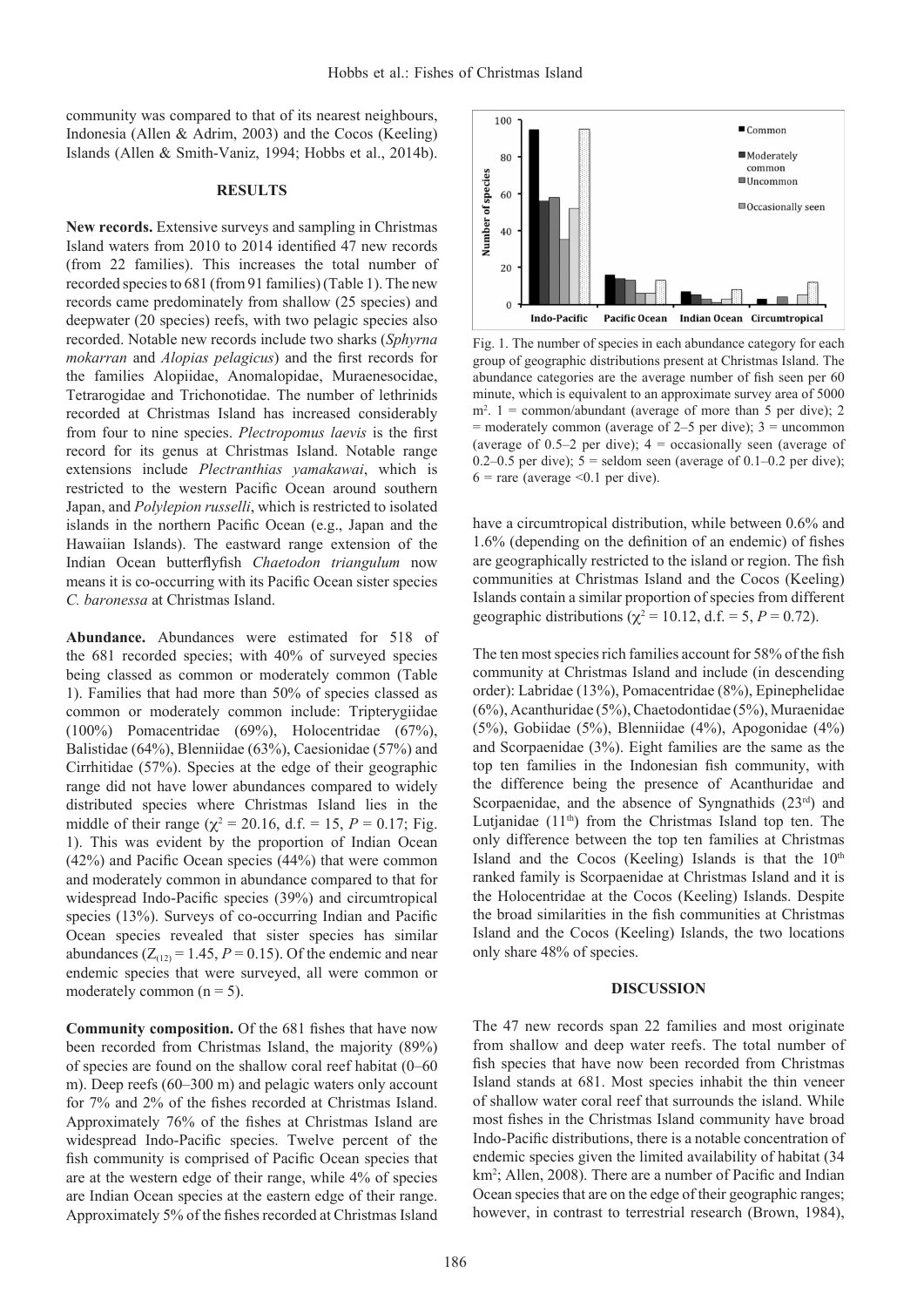they do not have lower abundance at their range edge. A total of 91 families are represented in the Christmas Island fish community and the top ten species rich families are similar to the top ten in the fish communities at its nearest neighbours: Indonesia and the Cocos (Keeling) Islands.

**New records.** New records of significance at Christmas Island include *Plectranthias yamakawai* and *Polylepion russelli*, which is the first time either of these small range Pacific Ocean species have been recorded in the Indian Ocean. Their presence, along with existing species at Christmas Island that have similar disjunct distributions (e.g., *Stegastes insularis* and *Centropyge flavissima*), may be indicative of relict populations of once widespread species affected by the historical processes in the Indonesian archipelago responsible for the evolution of Indian Ocean–Pacific Ocean geminate sister species (Randall, 1998). The new records of Indian Ocean species at Christmas Island (e.g., *Chaetodon triangulum*) and their co-occurrence with Pacific Ocean sister species increases the likelihood of hybridisation (Hobbs et al., 2009; Hobbs & Allen, 2014).

In terms of species of fisheries importance, the most notable new records identified in this study are those in the genera *Etelis*, *Lethrinus* and *Plectropomus*. These genera contain popular target species and, although only one individual was observed, this is the first time that any member of the genus *Plectropomus* has been recorded at Christmas Island. Over the last five years, sampling through line fishing of the deep reefs around Christmas Island has increased the number of recorded *Lethrinus* species from zero to six and the number of *Etelis* species from one to four. With the exception of *Plectropomus laevis*, the new records of target species come from the deep reefs (60–300 m). The near vertical slope of these deepwater reefs limits the amount of suitable habitat and hence stock size. In addition, the life history characteristics of these species make them vulnerable to overfishing (Newman & Dunk, 2003; Andrews et al., 2011; Williams et al., 2012).

**Abundance.** Although ecological theory developed from terrestrial systems predicts that species at the edge of their geographic range should have low abundances (Brown, 1984), we found no evidence of this at Christmas Island. Species at the edge of their range had similar abundances to species in the middle of their range. It is not clear why this is the case, but it may be related to the low likelihood of populations being able to persist at isolated locations on the range edge if they have low abundance. Co-occurring Indian and Pacific Ocean sister species had similar abundances. This is interesting because many of these sister species have been observed cohabiting (Marie et al., 2007; Hobbs & Salmond, 2008) and using the same dietary and habitat resources (Montanari et al., 2012, 2014), indicating that there is lack of competitive dominance. Co-existence of species that use the same resources and have the same competitive ability is possible if the recruitment of each species fluctuates through space and time and recruits have an equal chance of becoming established (lottery hypothesis: Chesson & Warner, 1981).

Ecological theory from terrestrial systems also predicts that endemics have low abundance due to the positive relationship between geographic range size and abundance (Gaston, 1994). This pattern has been so consistently observed across different terrestrial systems that it is labelled one of the few laws in ecology (Lawton, 1999). However, the endemic fishes surveyed at Christmas Island did not have low abundance, but rather were among the most common fishes observed. A similar pattern occurs for those endemics that are also found at the Cocos (Keeling) Islands (Hobbs et al., 2010b, 2012). That endemic reef fishes do not have low abundance has been reported from numerous locations and may be because endemics cannot persist at low abundance given the high recruitment variability that is characteristic of reef fishes (Hobbs et al., 2011). Patterns in the abundance of endemic reef fishes and species at their range edge do not conform to terrestrial research findings, suggesting that abundance may be determined differently in marine and terrestrial ecosystems.

**Community composition.** Christmas Island and the Cocos (Keeling) Islands represent two isolated locations situated between 10 and 13°S in the tropical north-east Indian Ocean that support 681 and 602 fish species, respectively. Despite the broad similarities in their location, overall species richness, proportion of species from different biogeographic regions, and composition of top ten families, the two locations only have 48% of species in common. The difference in the fish communities between the two locations probably reflects differences in isolation and habitat availability. Indonesia is the closest landmass and it is approximately 300 km from Christmas Island and 1000 km from the Cocos (Keeling) Islands. Given the importance of dispersal for colonising isolated locations, the greater isolation of the Cocos (Keeling) Islands probably explains the low representation of poor dispersers in the community: Syngnathidae, Pseudochromidae, Nemipteridae, Opistognathidae and Gobiidae (Hobbs et al., 2012).

Christmas Island and the Cocos (Keeling) Islands have a similar amount and type of outer reef habitat; however, the Cocos (Keeling) Islands also has a large lagoon with extensive areas of sheltered patch reefs, seagrass meadows and sand banks (Williams, 1994; Hobbs & McDonald, 2010). Differences in fish species composition between the two locations probably reflect the lack of lagoonal habitats at Christmas Island. The families that differed the most in species composition between the two locations were: Ophichthidae (83% of species were different), Epinephelidae (76%), Gobiidae (71%), Lethrinidae (67%) and Apogonidae (66%). Members of the Ophichthidae burrow in sheltered sandy areas and the lack of this habitat on Christmas Island would affect the composition of this family. Similarly, numerous species of gobies use sand and rubble habitats (e.g., sand burrowing gobies) while many apogonids prefer sheltered patch reefs (Gardiner & Jones, 2005). Several epinephelids and lethrinids use sheltered lagoonal environments, particularly during their juvenile life stage. Consequently, the mean densities of epinephelids and lethrinids are many times greater in the Cocos (Keeling)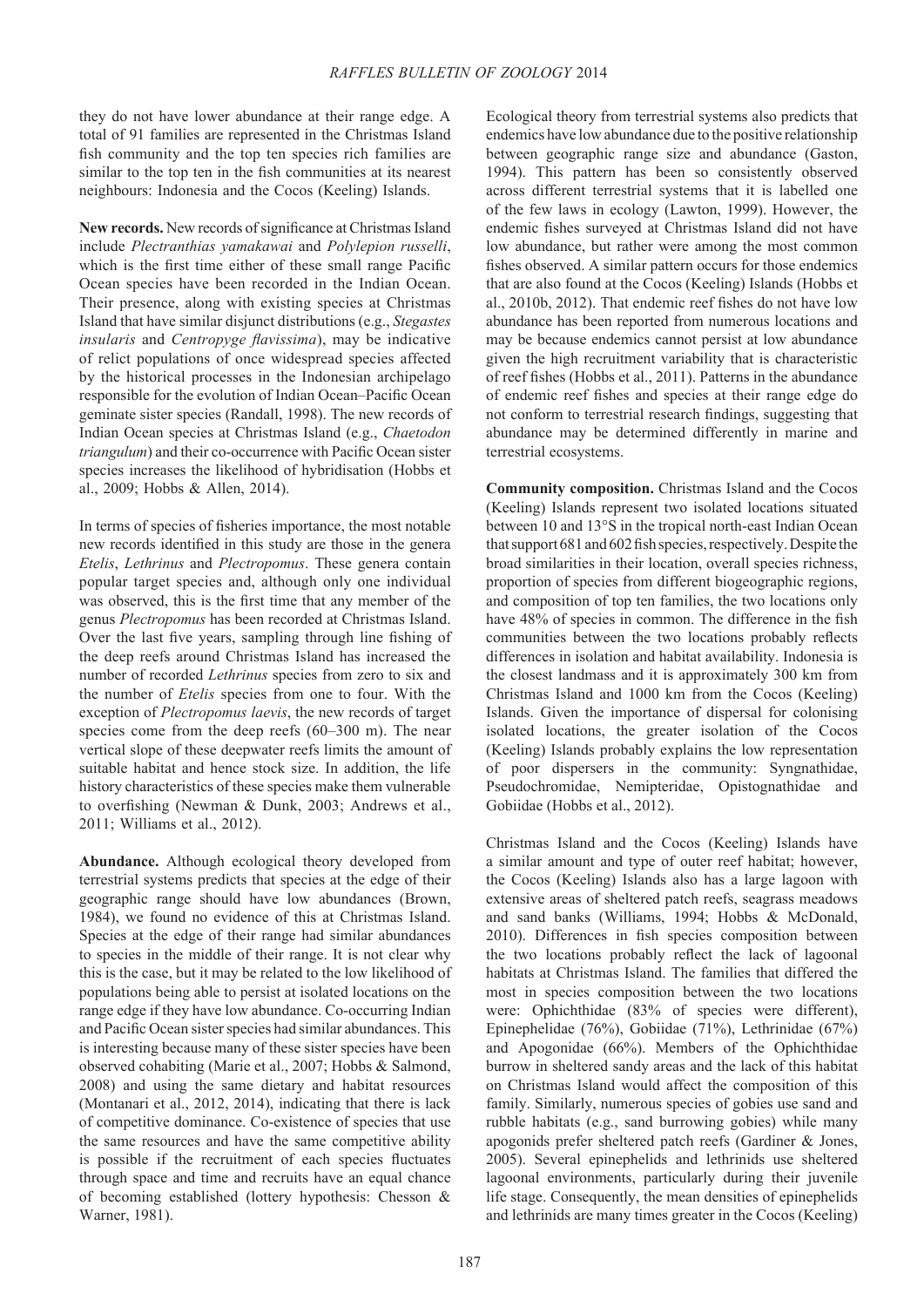lagoon than at Christmas Island (Hender et al., 2001; Gilligan et al., 2008). Communities on oceanic islands are established through long distance dispersal; however, successful colonisation also depends on the availability of suitable habitat. Isolation is likely to be a major determinant of the composition of the fish community at the Cocos (Keeling) Islands, while at Christmas Island the lack of lagoonal habitats is likely to exert a significant influence on community composition.

In addition to colonisation, communities on oceanic islands are also comprised of endemics species that have evolved in situ. Christmas Island emerged during the late Miocene approximately 700 km south from its present location (Beeton et al., 2010). This long history of isolation has facilitated the evolution of a plethora of endemic terrestrial species that has culminated in a globally unique terrestrial ecosystem. The exact number of endemic reef fishes at Christmas Island is unclear because some species are also found in one other location (e.g., *Centropyge joculator*), others are isolated relict populations that may become endemics, while others have only recently been described and may occur elsewhere (e.g., Bythitidae: Møller & Schwarzhans, 2008; Schwarzhans & Møller, 2011; Schwarzhans & Nielsen, 2011). The total number of endemic reef fishes is not that high at Christmas Island; however, the island's small amount of reef habitat means that the number of endemics per area of reef is among the highest in the world (Allen et al., 2008). Management strategies to conserve the unique biodiversity of Christmas Island should be extended into the marine environment and are achievable given the high number of species (including endemics) that are concentrated into the small area of reef that fringes the Island (Hobbs, 2014). In contrast to Christmas Island, the much younger age of the Cocos (Keeling) Islands appears to have limited the evolution of endemics (Allen & Smith-Vaniz, 1994; Hobbs et al., 2012).

Although the terrestrial environment is renowned for the high number of endemic species, the freshwater fish community is depauperate and there are no endemic species. There are no rivers or creeks on Christmas Island and the above-ground freshwater habitat that is available is extremely small and can not support a diverse fish community or the evolution of endemic fishes. Of the five species known to occupy this habitat, three are introduced and the other two are widely distributed Indo-Pacific species that have a marine larval stage capable of colonising oceanic islands. Of more interest are the fishes inhabiting the anchialine caves (Humphreys, 2014; Tan et al., 2014), particularly those in the family Bythitidae that appear to be endemic (Møller Schwarzhans, 2008; Schwarzhans & Møller, 2011; Schwarzhans & Nielsen, 2011).

This study has increased the number of fishes recorded from Christmas Island to 681. The structure and composition of the fish community is influenced by biogeography (mixing of Indian and Pacific Ocean species), isolation (underrepresentation of poor dispersers) and habitat availability (lack of lagoonal species). Although the total number of fish species is low relative to other locations in the tropical Indian Ocean (Hobbs et al., 2012), it is high when taking

into account the number of species per area of habitat. The concentration of species into a small area of habitat means that small-scale impacts, either positive (e.g., marine parks) or negative (e.g., oil spill, overfishing), can have a disproportionally large effect on Christmas Island's marine biodiversity.

### **ACKNOWLEDGEMENTS**

The fieldwork was funded by James Cook University, The University of Western Australia and Envirofund. We thank the staff of Parks Australia who provided excellent logistical support, particularly Max Orchard, Azmi Yon and Eddly Johari for their enthusiasm and support over many years of fieldwork. We thank the Christmas Island community for assisting our research especially T. Hamanaka, Mark Rochfort (Shorefire), Christmas Island Divers and Wet 'n' Dry Adventures. We also thank Kendall Clements, Jay Hender, Christian McDonald and Joseph Neilson for valuable field assistance. Thanks to Sue Morrison, Kent Carpenter and Hiroyuki Motomura for assistance with identification, and Heok Hui Tan for commenting on the manuscript and providing records of fishes found in cave habitats.

#### **LITERATURE CITED**

- Allen GR (2000) Fishes of Christmas Island, Indian Ocean. Records of the Western Australian Museum, Supplement 59: 83–95.
- Allen GR (2008) Conservation hotspots of biodiversity and endemism for Indo-Pacific coral reef fishes. Aquatic Conservation: Marine and Freshwater Ecosystems, 556: 541–556.
- Allen GR, Steene R, & Orchard M (2007) Fishes of Christmas Island, Second Edition. Christmas Island Natural History Association, Christmas Island, Indian Ocean, Australia, 284 pp.
- Allen GR & Adrim M (2003) Coral reef fishes of Indonesia. Zoological Studies, 42: 1–72.
- Allen GR & Erdmann MV (2012) Reef fishes of the East Indies. Volumes I–III. University of Hawai'i Press. Tropical Reef Research, Perth, Australia, 1292 pp.
- Allen GR & Smith-Vaniz WF (1994) Fishes of Cocos (Keeling) Islands. Atoll Research Bulletin, 412: 1–21.
- Allen GR & Steene RC (1988) Fishes of Christmas Island Indian Ocean. Christmas Island Natural History Association, Christmas Island, Australia, 197 pp.
- Andrews AH, Kalish JM, Newman SJ & Johnston JM (2011) Bomb radiocarbon dating of three important reef-fish species using Indo-Pacific ∆14C chronologies. Marine and Freshwater Research, 62 (11): 1259–1269.
- Beeton RJS, Burbidge A, Grigg G, Harrison P, How R, Humphreys W, McKenzie N & Woinarski J (2010) Final Report of the Christmas Island Expert Working Group to Minister for the Department of Environment Protection, Heritage and the Arts, 262 pp.
- Brewer DT, Potter A, Skewes TD, Lyne V, Andersen J, Davies C, Taranto T, Heap AD, Murphy NE, Rochester WA, Fuller M & Donovan A (2009) Conservation values in Commonwealth waters of the Christmas and Cocos (Keeling) Islands remote Australian Territories. Report to Department of Environment and Water Resources. CSIRO, Cleveland, 216 pp.
- Brown JH (1984) On the relationship between abundance and distribution of species. American Naturalist, 124: 255–279.
- Chesson PL & Warner RR (1981) Environmental variability promotes coexistence in lottery competitive systems. American Naturalist, 117: 923–943.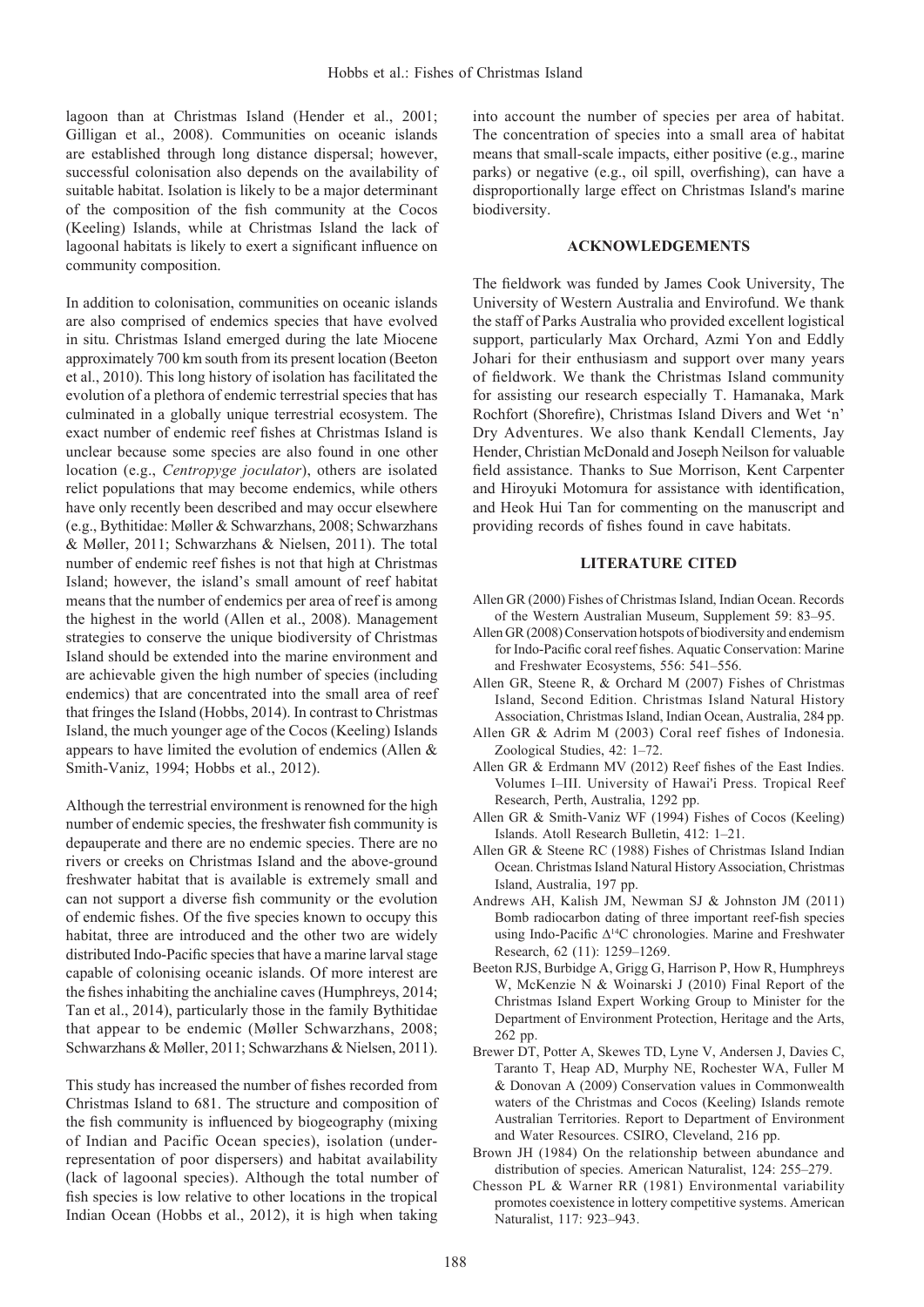- Choat JH, Klanten OS, van Herwerden L, Robertson DR & Clements KD (2012) Patterns and processes in the evolutionary history of parrotfishes (Family Labridae). Biological Journal of the Linnean Society, 107: 529–557.
- Craig MT, Sadovy de Mitcheson YJ & Heemstra PC (2011) Groupers of the world: a field and market guide. NISC (Pty) Ltd, Grahamstown, South Africa, 403 pp.
- Eschmeyer WN (2014) Catalogue of Fishes: Genera, Species, References. http://research.calacademy.org/research/ ichthyology/catalog/fishcatmain.asp (Accessed 27 October 2014).
- Froese R & Pauly D (2014) FishBase. International Centre for Living Aquatic Resource Management, Manila. www.fishbase. org (Accessed 27 October 2014).
- Gardiner NM & Jones GP (2005) Habitat specialisation and overlap in a guild of coral reef cardinalfishes (Apogonidae). Marine Ecology Progress Series, 305: 163–175.
- Gaston KJ (1994) Rarity. Chapman and Hall, London, 201 pp.
- Gilligan JJ, Hender J Hobbs JPA, Neilson J & McDonald C (2008) Coral Reef Surveys and Stock Size Estimates of Shallow Water (0–20 m) Marine Resources at Christmas Island, Indian Ocean. Report to the Australian Government Department of the Environment and Water Resource, Parks Australia North, Christmas Island. 66 pp.
- Hender J, McDonald CA & Gilligan JJ (2001) Baseline Surveys of the Marine Environments and Stock Size Estimates of Marine Resources of the South Cocos (Keeling) Atoll (0–15m), Eastern Indian Ocean. Unpublished report to the Fisheries Resources Research Fund, 69 pp.
- Hobbs JPA (2014) A glaring omission in Australia's marine conservation planning. Marine Policy, 44:149–151.
- Hobbs JPA & Allen GR (2014) Hybridisation among coral reef fishes at Christmas Island and the Cocos (Keeling) Islands. Raffles Bulletin of Zoology, Supplement 30: this issue.
- Hobbs JPA & McDonald CA (2010) Increased temperature and decreased dissolved oxygen triggers fish kill at the Cocos (Keeling) Islands, Indian Ocean. Journal of Fish Biology, 77: 1219–1229.
- Hobbs JPA & Salmond JK (2008) Cohabitation of Indian and Pacific Ocean species at Christmas and Cocos (Keeling) Islands. Coral Reefs, 27: 933–933.
- Hobbs J-PA, Frisch AJ, Hender J & Gilligan JJ (2007) New records of angelfishes (Pomacanthidae) and butterflyfishes (Chaetodontidae) from Christmas and Cocos (Keeling) Islands. Journal of the Royal Society of Western Australia, 90: 107–109.
- Hobbs JPA**,** Frisch AJ, Allen GR & van Herwerden L (2009) Marine hybrid hotspot at Indo-Pacific biogeographic border. Biology Letters, 5: 258–261.
- Hobbs JPA, Ayling AM, Choat JH, Gilligan J, McDonald CA, Neilson J & Newman SJ (2010a) New records of marine fishes illustrate the biogeographic importance of Christmas Island, Indian Ocean. Zootaxa, 2422: 63–68.
- Hobbs JPA, Jones GP & Munday PL (2010b) Rarity and extinction risk in coral reef angelfishes on isolated islands: interrelationships among abundance, geographic range size and specialization. Coral Reefs, 29: 1–11.
- Hobbs JPA, Jones GP & Munday PL (2011) Extinction risk in endemic marine fishes. Conservation Biology, 25: 1053–1055.
- Hobbs JPA, Jones GP, Munday PL, Connolly ST & Srinivasan M (2012) Biogeography and the structure of coral reef fish communities on isolated islands. Journal of Biogeography, 39: 130–139.
- Hobbs JPA, Coker DJ, Green PT, James DJ, Humphreys WF, McAllan IAW, Newman SJ, Pratchett MS, Staudle TM & Whiting SD (2014a) An annotated bibliography of the research on marine organisms and environments at Christmas Island and the Cocos (Keeling) Islands. Raffles Bulletin of Zoology, Supplement 30: this issue.
- Hobbs JPA, Newman SJ, Mitsopoulos GEA, Travers MJ, Skepper CL, Gilligan JJ, Allen GR, Choat JH & Ayling AM (2014b) Fishes of the Cocos (Keeling) Islands: new records, community composition and biogeographic significance. Raffles Bulletin of Zoology, Supplement 30: this issue.
- Humphreys WF (2014) Subterranean fauna of Christmas Island: habitas and salient features. Raffles Bulletin of Zoology, Supplement 30: this issue.
- James DJ (2007) Christmas Island Biodiversity Monitoring Programme: Summary Report, December 2003 to April 2006. Parks Australia North Christmas Island Biodiversity Monitoring Programme. Report to Department of Finance & Administration and Department of the Environment & Water Resources, Canberra, 91 pp.
- Lawton JH (1999) Are there general laws in ecology? Oikos, 84: 177–192.
- Marie AD, van Herwerden L, Choat JH & Hobbs JPA (2007) Hybridization of reef fishes at the Indo-Pacific biogeographic barrier: a case study. Coral Reefs, 26: 841–850.
- Montanari ST, van Herwerden L, Pratchett MS, Hobbs JPA & Fugedi A (2012) Reef fish hybridisation: lessons learnt from butterflyfish (genus *Chaetodon*). Ecology and Evolution, 2(2): 310–328.
- Montanari SR, Hobbs JPA, Pratchett MS, Bay LK, van Herwerden L (2014) Does genetic distance between parental species influence outcomes of hybridisation among coral reef butterflyfishes? Molecular Ecology, 23: 2757–2770.
- Møller PR & Schwarzhans W (2008) Review of the Dinematichthyini (Teleostei, Bythitidae) of the Indo-west Pacific, Part IV. *Dinematichthys* and two new genera with descriptions of nine new species. The Beagle, 24: 87–146.
- Newman SJ & Dunk IJ (2003) Age validation, growth, mortality and additional population parameters of the goldband snapper (*Pristipomoides multidens*) off the Kimberley coast of northwestern Australia. Fishery Bulletin (U.S.), 101 (1): 116–128.
- Randall JE (1998) Zoogeography of shore fishes of the Indo-Pacific region. Zoological Studies, 37: 227–268.
- Randall JE & Heemstra PC (1991) Revision of Indo-Pacific groupers (Perciformes: Serranidae: Epinephelinae), with descriptions of five new species. Indo-Pacific Fishes, 20: 1–332.
- Schwarzhans W & Møller PR (2011) New Dinematichthyini (Teleostei: Bythitidae) from the Indo-west Pacific, with the description of a new genus and five new species. The Beagle, 27: 161–177.
- Schwarzhans W & Nielsen JG (2011) Revision of the genus *Microbrotula* (Teleostei: Bythitidae), with description of two new species and a related new genus. The Beagle, Records of the Museums and Art Galleries of the Northern Territory, 27: 147–160.
- Smith WL & Craig MT (2007) Casting the percomorph net widely: The importance of broad taxonomic sampling in the search for the placement of serranid and percid fishes. Copeia, 2007(1): 35–55.
- Springer VG & Williams JT (1994) The Indo-West Pacific blenniid fish genus Istiblennius reappraised: a revision of Istiblennius, Blenniella, and Paralticus, new genus. Smithsonian Contributions to Zoology, 565: 1–193.
- Tan HH (2014) A new record of *Trimma fasciatum* Suzuki, Sakaue & Senou, 2012 (Perciformes: Gobiidae) from Christmas Island, Indian Ocean, Australia. Raffles Bulletin of Zoology, Supplement 30: this issue.
- Tan HH, Tohru N, Fujita Y & Tan SK (2014) Observations on the fauna from submarine and associated anchialine caves in Christmas Island, Indian Ocean Territory, Australia. Raffles Bulletin of Zoology, Supplement 30: this issue.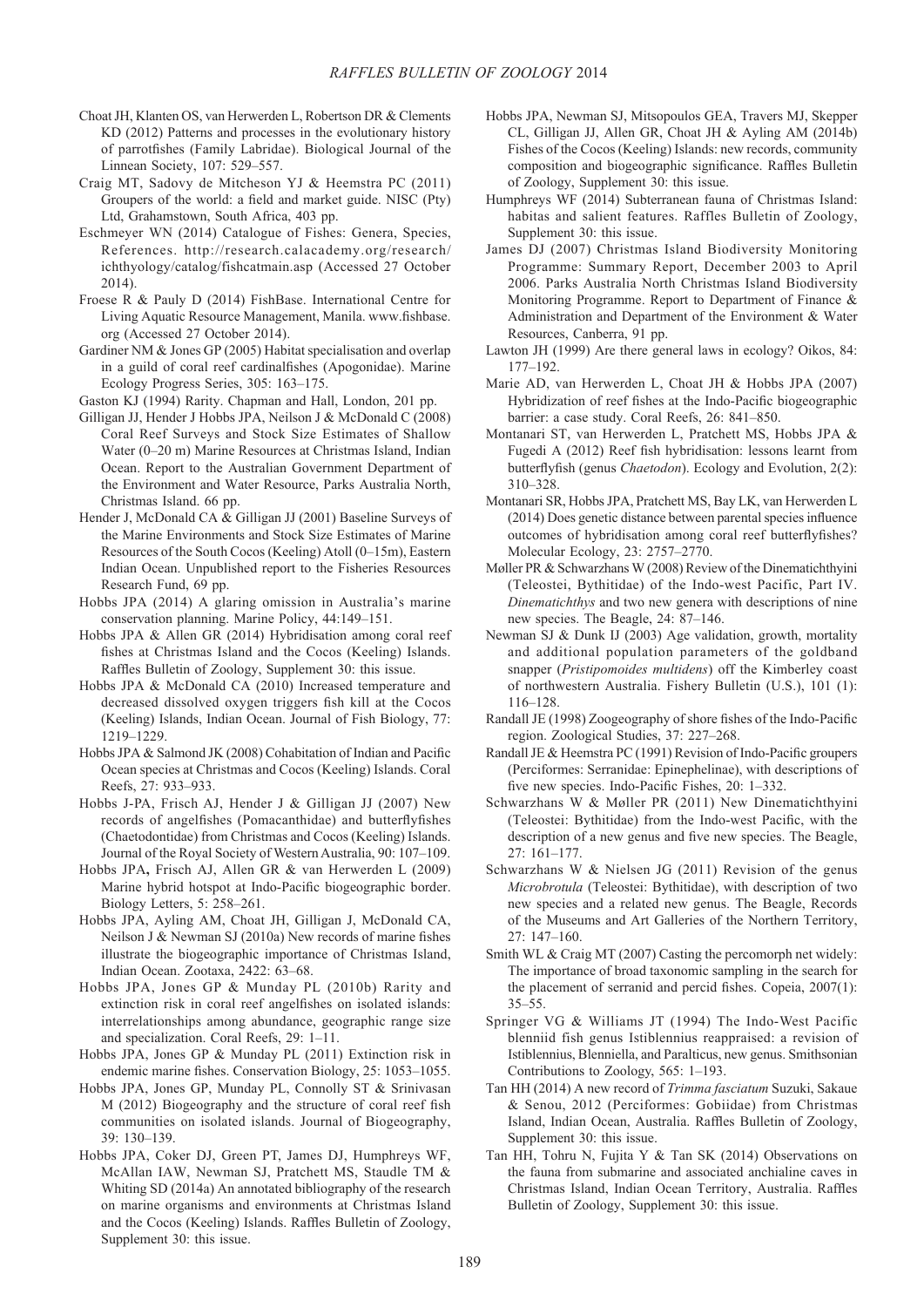- Westneat MW & Alfaro ME (2005) Phylogenetic relationships and evolutionary history of the reef fish family Labridae. Molecular Phylogenetics and Evolution, 36: 370–390.
- Williams AJ, Nicol SJ, Bentley N, Starr PJ, Newman SJ, McCoy MA, Kinch J, Williams PG, Magron F, Pilling GM, Bertram I & Batty M (2012) International workshop on developing

strategies for monitoring data-limited deepwater demersal line fisheries in the Pacific Ocean. Reviews in Fish Biology and Fisheries, 22(2): 527–531.

Williams DG (1994) Marine habitats of the Cocos (Keeling) Islands. Atoll Research Bulletin, 406: 1–10.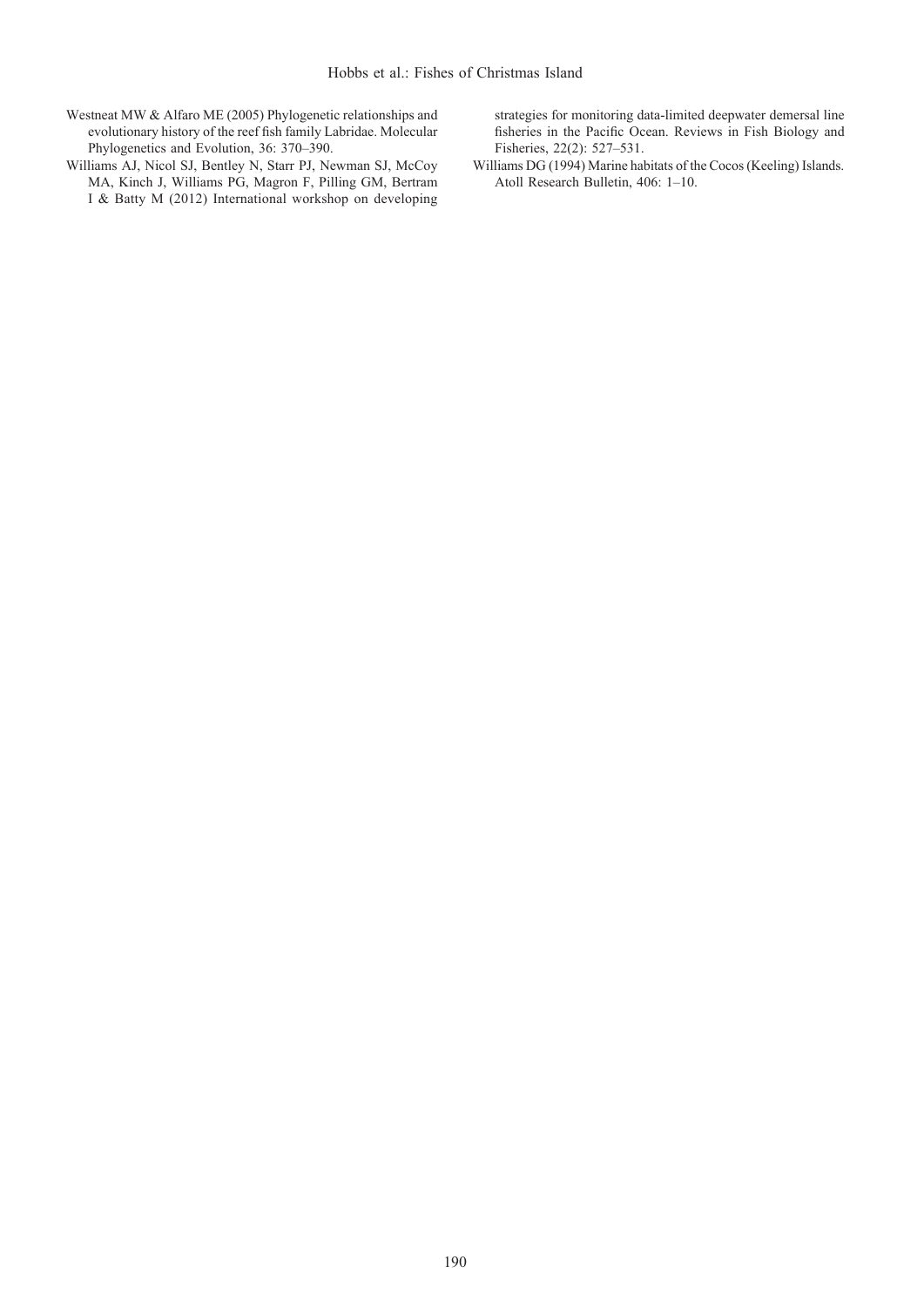Table 1. Checklist and new records of fishes from Christmas Island. CKI = Cocos (Keeling) Islands, the asterisk (\*) denotes that the species also occurs at Cocos (Keeling) Islands;  $NR = new record$ ;  $GD = geographical distribution$  with each of the numbers indicating the following distributional data:  $1 =$  widespread Indo-Pacific or Indo-west Pacific;  $2 =$  West Pacific species that reach their western distributional limit at Christmas Island or the Cocos (Keeling) Islands;  $3 =$  Indian Ocean species;  $4 =$  circumtropical or cosmopolitan;  $5 =$  uncertain extralimital distribution;  $6 =$  endemic;  $AB =$  abundance:  $1 =$  common/ abundant (average of more than 5 per dive);  $2 =$  moderately common (average of  $2-5$  per dive);  $3 =$  uncommon (average of 0.5–2 per dive);  $4 =$  occasionally seen (average of 0.2–0.5 per dive);  $5 =$  seldom seen (average of 0.1–0.2 per dive);  $6 =$ rare (average  $\leq 0.1$  per dive). Per dive is a 60 minute dive that covers an approximate survey area of 5000 m<sup>2</sup>. Sources are as follow:  $1 =$  Allen et al., 2007;  $2 =$  Hobbs et al., 2010a;  $3 =$  Schwarzhans & Nielsen, 2011;  $4 =$  Møller & Schwarzhans, 2008, 5 = Schwarzhans & Møller, 2011; 6 = Allen & Steene, 1988; 7 = Randall, 1998; 8 = Allen & Erdmann, 2012; 9 = Randall & Heemstra, 1991; 10 = Allen & Smith-Vaniz, 1994; 11 = Hobbs et al., 2007; 12 = Springer & Williams, 1994; 13 = communicated by Tan HH (see Tan, 2014 and Tan et al., 2014) and species identified by the authors' observations (O) and photographs (P).

| Family         | <b>Genus/Species/Authority</b>                   | <b>CKI</b> | <b>NR</b> | <b>GD</b>      | AB             | <b>Source</b>  |
|----------------|--------------------------------------------------|------------|-----------|----------------|----------------|----------------|
| Rhincodontidae | Rhincodon typus Smith, 1828                      | *          |           | $\overline{4}$ | 5              |                |
| Carcharhinidae | Carcharhinus albimarginatus(Rüppell, 1837)       |            |           | 1              | 6              | 1              |
| Carcharhinidae | Carcharhinus amblyrhynchos (Bleeker, 1856)       | *          |           | 1              | $\overline{4}$ | 1              |
| Carcharhinidae | Carcharhinus falciformis (Müller & Henle, 1839)  | *          |           | $\overline{4}$ | 1              | $\overline{2}$ |
| Carcharhinidae | Carcharhinus longimanus (Poey, 1861)             |            |           | $\overline{4}$ | 6              | 1              |
| Carcharhinidae | Galeocerdo cuvier (Péron & Lesueur, 1822)        | *          |           | $\overline{4}$ | 6              | 1              |
| Carcharhinidae | Triaenodon obesus (Rüppell, 1837)                | *          |           | 1              | 3              | 1              |
| Sphyrnidae     | Sphyrna lewini (Griffith & Smith, 1834)          | *          |           | $\overline{4}$ | 6              | $\mathbf{1}$   |
| Sphyrnidae     | Sphyrna mokarran (Rüppell, 1837)                 |            | <b>NR</b> | $\overline{4}$ | 6              | $\mathcal{O}$  |
| Alopiidae      | Alopias pelagicus Nakamura, 1935                 | *          | <b>NR</b> | $\overline{4}$ | 6              | $\mathbf{P}$   |
| Dasyatidae     | Taeniura meyeni (Müller & Henle, 1841)           |            |           | 1              | 6              | $\mathfrak{2}$ |
| Myliobatidae   | Aetobatus narinari (Euphrasen, 1790)             |            |           | $\overline{4}$ | 6              | $\mathbf{1}$   |
| Myliobatidae   | Manta birostris (Walbaum, 1792)                  | *          |           | $\overline{4}$ | 5              | $\mathbf{1}$   |
| Anguillidae    | Anguilla bicolor McClelland, 1844                |            |           | 1              |                | 13             |
| Moringuidae    | Moringua bicolor Kaup 1856                       |            |           | $\mathbf{1}$   |                | $\mathbf{1}$   |
| Moringuidae    | Moringua javanica (Kaup, 1856)                   | *          |           | $\mathbf{1}$   |                | 1              |
| Moringuidae    | Moringua macrochir Bleeker, 1855                 |            |           | 1              |                | 1              |
| Chlopsidae     | Kaupichthys atronasus Schultz, 1953              |            |           | $\mathbf{1}$   |                | 1              |
| Chlopsidae     | Kaupichthys diodontus Schultz, 1943              |            |           | 1              |                | 1              |
| Muraenidae     | Anarchias seychellensis Smith, 1962              | *          |           | $\mathbf{1}$   |                | 1              |
| Muraenidae     | Channomuraena vittata (Richardson, 1845)         |            |           | 4              |                | 1              |
| Muraenidae     | Uropterygius concolor Rüppell, 1838              | *          |           | $\mathbf{1}$   |                | 1              |
| Muraenidae     | Uropterygius fuscoguttatus Schultz, 1953         |            |           | 1              |                | 1              |
| Muraenidae     | Uropterygius macrocephalus (Bleeker, 1864)       |            |           | 1              |                | 1              |
| Muraenidae     | Uropterygius marmoratus (Lacepède, 1803)         | *          |           | 1              |                | 1              |
| Muraenidae     | Uropterygius micropterus (Bleeker, 1852)         |            |           | 1              |                | 1              |
| Muraenidae     | Uropterygius supraforatus (Regan, 1909)          |            |           | 1              |                | 1              |
| Muraenidae     | Uropterygius xanthopterus Bleeker, 1859          | *          |           | 1              |                | 1              |
| Muraenidae     | Echidna nebulosa (Ahl, 1789)                     | *          |           | 1              |                | 1              |
| Muraenidae     | Echidna polyzona (Richardson, 1845)              | *          |           | 1              |                | 1              |
| Muraenidae     | Echidna unicolor Schultz, 1953                   |            |           | 1              |                | 1              |
| Muraenidae     | Enchelycore bayeri (Schultz, 1953)               | *          |           | 1              |                | 1              |
| Muraenidae     | Enchelycore pardalis (Temminck & Schlegel, 1846) |            |           | 1              | 6              | 1              |
| Muraenidae     | Enchelycore schismatorhynchus (Bleeker, 1853)    |            |           | 1              |                | 1              |
| Muraenidae     | Enchelynassa canina (Quoy & Gaimard, 1824)       | ×          |           | 1              |                | 1              |
| Muraenidae     | Gymnomuraena zebra (Shaw & Nodder, 1797)         |            |           | 1              |                | 1              |
| Muraenidae     | Gymnothorax breedeni McCosker & Randall, 1977    |            |           | $\mathbf{1}$   | 1              | $\mathbf{1}$   |
| Muraenidae     | Gymnothorax buroensis (Bleeker, 1857)            | ×          |           | 1              | 5              | 1              |
| Muraenidae     | Gymnothorax chilospilus Bleeker, 1865            |            |           | 1              |                |                |
| Muraenidae     | Gymnothorax enigmaticus McCosker & Randall, 1982 |            |           | 1              |                |                |
| Muraenidae     | Gymnothorax flavimarginatus (Rüppell, 1830)      |            |           | 1              | 4              |                |
| Muraenidae     | Gymnothorax fuscomaculatus (Schultz, 1953)       |            |           | 1              |                | 1              |
| Muraenidae     | Gymnothorax javanicus (Bleeker, 1859)            |            |           | 1              | 1              | 1              |
| Muraenidae     | Gymnothorax margaritophorus Bleeker, 1865        |            |           | 1              |                | 1              |
| Muraenidae     | Gymnothorax melatremus Schultz, 1953             | *          |           | $\mathbf{1}$   |                | 1              |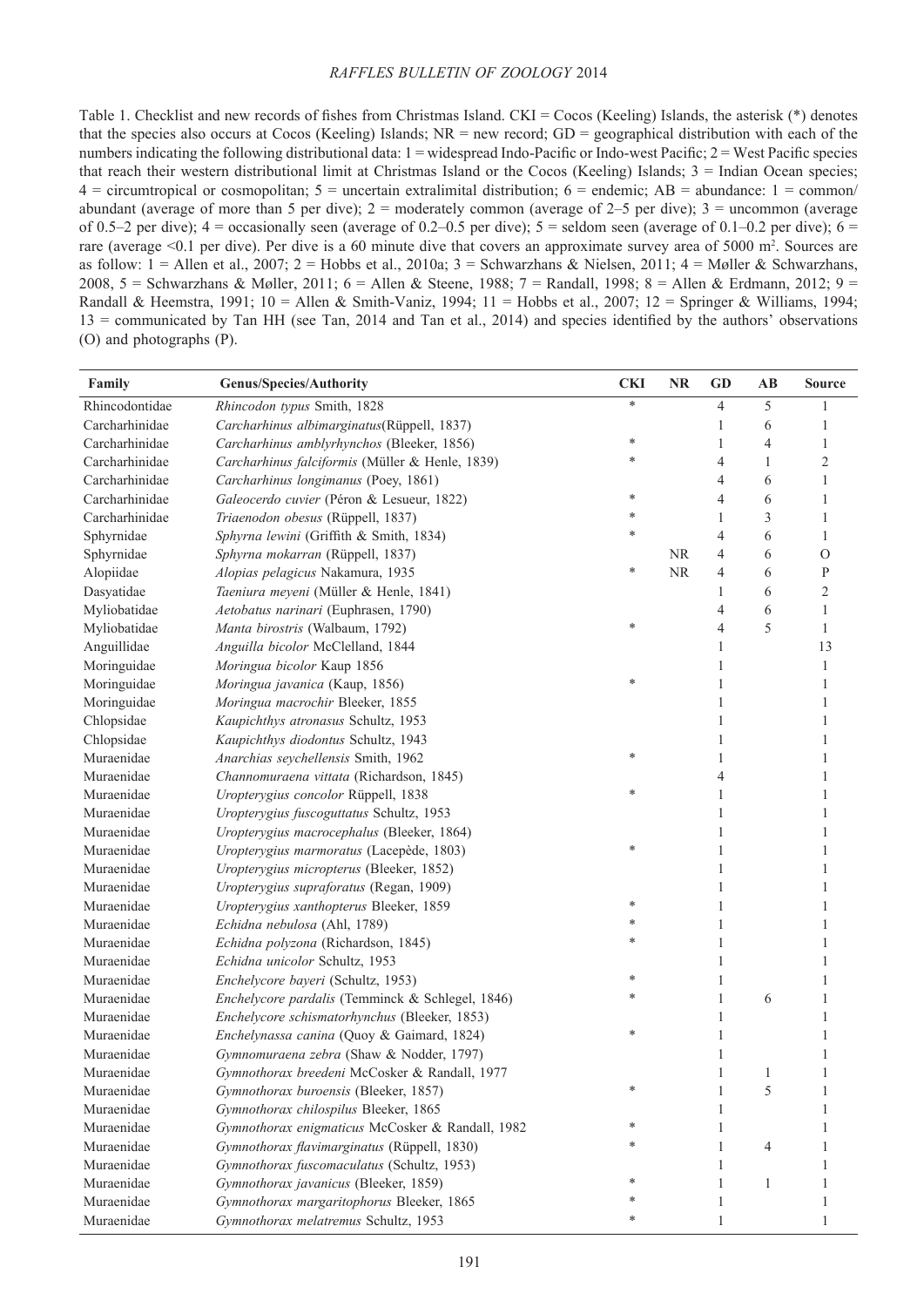| Family                         | <b>Genus/Species/Authority</b>                                                       | <b>CKI</b> | <b>NR</b> | <b>GD</b>      | $\mathbf{A}\mathbf{B}$ | <b>Source</b> |
|--------------------------------|--------------------------------------------------------------------------------------|------------|-----------|----------------|------------------------|---------------|
| Muraenidae                     | Gymnothorax meleagris (Shaw & Nodder, 1795)                                          |            |           | 1              | 6                      |               |
| Muraenidae                     | Gymnothorax monostigma (Regan, 1909)                                                 | $\ast$     |           | 1              |                        | 1             |
| Muraenidae                     | Gymnothorax pictus (Ahl, 1789)                                                       | $\ast$     |           | $\mathbf{1}$   | 1                      | 1             |
| Muraenidae                     | Gymnothorax pindae Smith, 1962                                                       |            |           | $\,1\,$        | 5                      | $\mathbf{1}$  |
| Muraenidae                     | Gymnothorax rueppeliae (McClelland, 1844)                                            | ∗          |           | $\mathbf{1}$   | $\overline{c}$         | $\mathbf{1}$  |
| Muraenidae                     | Gymnothorax zonipectis Seale, 1906                                                   | *          |           | $\mathbf{1}$   | 5                      | $\mathbf{1}$  |
| Muraenidae                     | Gymnothorax thrysoideus (Richardson, 1845)                                           | *          |           | $\mathbf{1}$   | $\overline{c}$         | $\mathbf{1}$  |
| Muraenidae                     | Rhinomuraena quaesita Garman, 1888                                                   | *          |           | $\mathbf{1}$   | 6                      | $\mathbf{1}$  |
| Ophichthidae                   | Scolecenchelys laticaudata (Ogilby, 1897)                                            | *          |           | $\mathbf{1}$   |                        | 1             |
| Ophichthidae                   | Apterichtus klazingai (Weber, 1913)                                                  |            |           | $\mathbf{1}$   |                        | 1             |
| Ophichthidae                   | Brachysomophis crocodilinus (Bennett, 1833)                                          |            |           | 1              |                        | 1             |
| Ophichthidae                   | Callechelys marmorata (Bleeker, 1853)                                                |            |           | 1              |                        | 1             |
| Ophichthidae                   | Leiuranus semicinctus (Lay & Bennett, 1839)                                          | $\ast$     |           | 1              |                        | 1             |
| Ophichthidae                   | Myrichthys maculosus (Cuvier, 1816)                                                  |            |           | 1              |                        | 1             |
| Ophichthidae                   | Phyllophichthus xenodontus Gosline, 1951                                             |            |           | 1              |                        | 1             |
| Congridae                      | Conger cinereus Rüppell, 1830                                                        | ∗          |           | 1              |                        | 1             |
| Congridae                      | Heteroconger hassi (Klausewitz & Eibl-Eibesfeldt, 1959)                              | *          |           | $\mathbf{1}$   | 5                      | 1             |
| Muraenesocidae                 | Congresox talabonoides (Bleeker, 1852)                                               | ∗          | NR        | $\mathbf{1}$   |                        | 13            |
| Chanidae                       | Chanos chanos (Forsskål, 1775)                                                       | $\ast$     |           | $\mathbf{1}$   | 6                      | $\sqrt{2}$    |
| Synodontidae                   | Synodus dermatogenys Fowler, 1912                                                    |            |           | 1              | $\overline{2}$         | 1             |
| Synodontidae                   | Synodus jaculum Russell & Cressey, 1979                                              |            |           | 1              | 5                      | 1             |
| Synodontidae                   | Synodus variegatus (Lacepède, 1803)                                                  | ∗          |           | 1              | $\overline{c}$         | 1             |
| Synodontidae                   | Saurida gracilis (Quoy & Gaimard, 1824)                                              | $\ast$     |           | 1              |                        | 1             |
| Synodontidae                   | Saurida undosquamis (Richardson, 1848)                                               |            |           | 1              |                        | 1             |
| Ophidiidae                     | Brotula multibarbata Temminck & Schlegel, 1847                                       | ∗          |           | 1              |                        | 1             |
| Bythitidae                     | Microbrotula andersoni Schwarzhans & Nielsen, 2011                                   |            |           | 6              |                        | 1,3           |
| Bythitidae                     | Brosmophyciops pautzkei Schultz, 1960                                                | ∗          |           | $\mathbf{1}$   |                        | 1             |
| Bythitidae                     | Diancistrus sp.                                                                      | ∗          | NR        |                |                        | 13            |
| Bythitidae                     | Dinematichthys trilobatus Møller & Schwarzhans, 2008                                 | *          |           | 6              |                        | 1,4           |
| Bythitidae                     | Ogilbia sp.                                                                          | *          |           | 6              |                        | $\mathbf{1}$  |
| Bythitidae                     | Paradiancistrus christmasensis Schwarzhans & Møller, 2011                            |            |           | 6              |                        | 1,5           |
| Antennariidae                  | Antennarius analis (Schultz, 1957)                                                   |            |           | 1              |                        | 1             |
| Antennariidae                  | Antennarius coccineus (Lesson, 1830)                                                 | *          |           | 1              |                        | 1             |
| Antennariidae                  | Antennarius nummifer (Cuvier, 1817)                                                  |            |           | 1              |                        | 1             |
| Gobiescocidae                  | Discotrema crinophilum Briggs, 1976                                                  |            |           | $\overline{2}$ | 2                      | 1             |
| Atherinidae                    | Atherion elymus Jordan & Starks, 1901                                                |            |           | $\overline{2}$ | 5                      | 1             |
| Atherinidae                    | Hypoatherina barnesi Schultz, 1953                                                   |            |           | 1              |                        | 1             |
| Poeciliidae                    | Poecilia reticulata Peters, 1859                                                     |            |           | 5              |                        | 6             |
| Poeciliidae                    | Xiphophorus sp.                                                                      |            |           | 5              |                        | 6             |
| Belonidae                      | Platybelone argalus (Lesueur, 1821)                                                  | ∗          |           | 4              |                        | 1             |
| Belonidae                      | Tylosurus crocodilus (Péron & Lesueur, 1821)                                         | *          |           | $\overline{4}$ | 5                      | 1             |
| Exocoetidae                    | Hirundichthys oxycephalus (Bleeker, 1852)                                            |            |           | 1              |                        | 1             |
| Exocoetidae                    | Cypselurus poecilopterus (Valenciennes, 1847)                                        |            |           | $\mathbf{1}$   |                        | 1             |
| Anomalopidae                   | Photoblepharon palpebratum (Boddaert, 1781)                                          |            | <b>NR</b> | $\overline{2}$ | 2                      | 13            |
| Berycidae                      | Beryx decadactylus Cuvier, 1829                                                      |            |           | 4              |                        | O, P          |
| Holocentridae                  | Sargocentron caudimaculatum (Rüppell, 1838)                                          | ∗          |           | 1              | 1                      | 1             |
| Holocentridae                  | Sargocentron diadema (Lacépède, 1802)                                                | *          |           | 1              | 3                      | 1             |
| Holocentridae                  | Sargocentron iota Randall, 1998                                                      |            |           | 1              |                        | 7             |
| Holocentridae                  | Sargocentron ittodai (Jordan & Fowler, 1902)                                         |            |           | 1              |                        | 8             |
| Holocentridae                  | Sargocentron lepros (Allen & Cross, 1983)                                            | $\ast$     |           | $\mathbf{1}$   | 6                      | 1             |
| Holocentridae                  | Sargocentron microstoma (Günther, 1859)                                              | ∗          |           | $\mathbf{1}$   | 1                      | 1             |
| Holocentridae                  | Sargocentron praslin (Lacepède, 1802)                                                |            |           | 1              | 3                      | 1             |
| Holocentridae                  | Sargocentron punctatissimum (Cuvier, 1829)                                           | *          |           | 1              | 1                      | 1             |
| Holocentridae                  | Sargocentron spiniferum (Forsskål, 1775)                                             | *<br>*     |           | $\mathbf{1}$   | 6                      | 2             |
| Holocentridae                  | Sargocentron tiere (Cuvier, 1829)                                                    |            |           | 1              | 1                      | 1             |
| Holocentridae                  | Sargocentron tiereoides (Bleeker, 1853)                                              | *          |           | 1              | 4                      | 1             |
| Holocentridae<br>Holocentridae | Myripristis berndti Jordan & Evermann, 1905<br>Myripristis kuntee Valenciennes, 1831 | ∗          |           | 1<br>1         | 1<br>1                 | 1<br>1        |
| Holocentridae                  | Myripristis murdjan (Forsskål, 1775)                                                 | $\ast$     |           | $\mathbf{1}$   | 1                      | 1             |
|                                |                                                                                      |            |           |                |                        |               |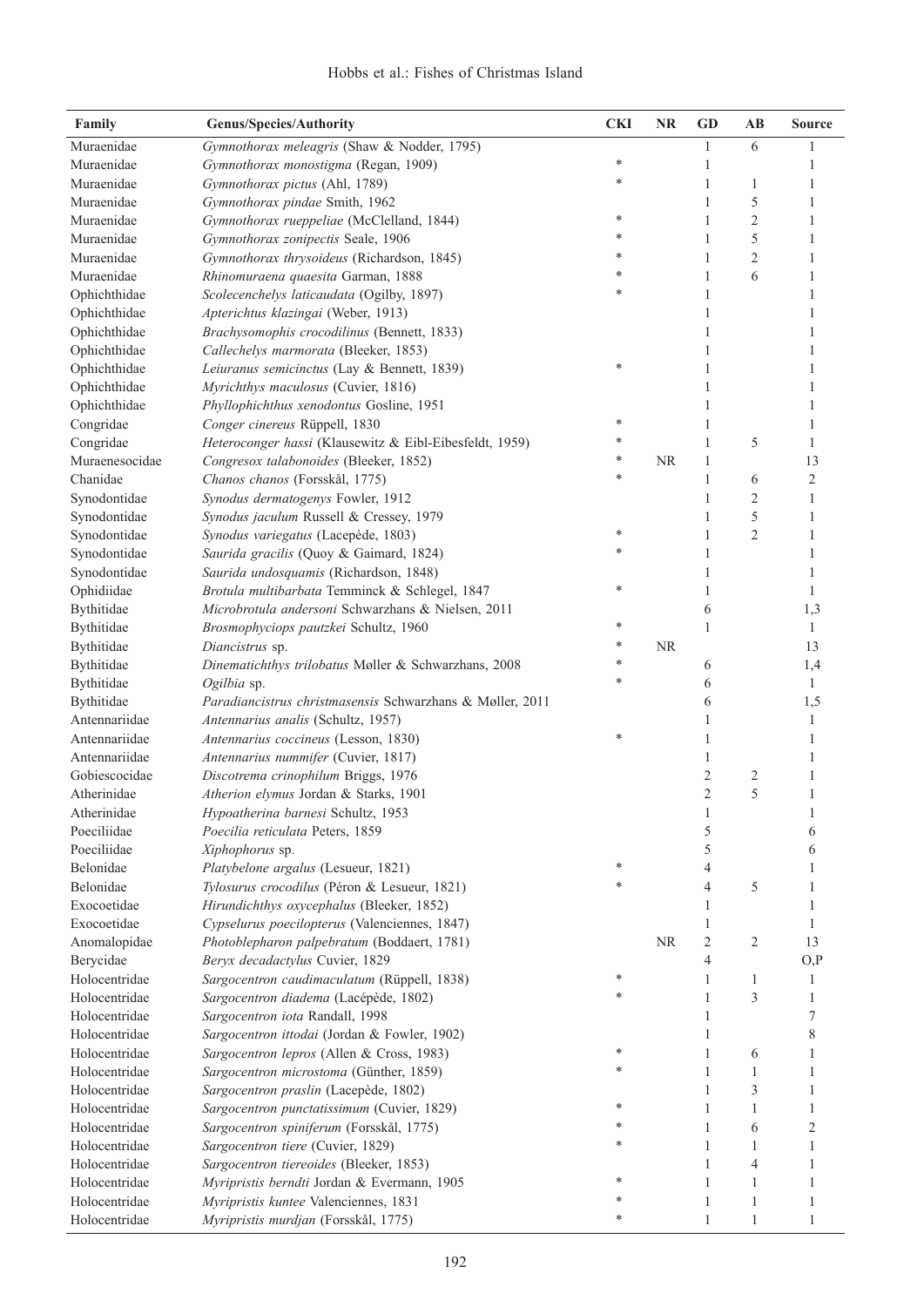| Family          | <b>Genus/Species/Authority</b>                    | <b>CKI</b> | <b>NR</b> | <b>GD</b>      | $\mathbf{AB}$  | <b>Source</b> |
|-----------------|---------------------------------------------------|------------|-----------|----------------|----------------|---------------|
| Holocentridae   | Myripristis pralinia Cuvier, 1829                 | $\ast$     |           | $\mathbf{1}$   | 1              | 1             |
| Holocentridae   | Myripristis vittata Valenciennes, 1831            | $\ast$     |           | $\mathbf{1}$   | $\mathbf{1}$   | 1             |
| Holocentridae   | Plectrypops lima (Valenciennes, 1831)             | $\ast$     |           | $\mathbf{1}$   | $\mathbf{1}$   | $\mathbf{1}$  |
| Aulostomidae    | Aulostomus chinensis (Linnaeus, 1766)             | *          |           | $\,1$          | 3              | $\mathbf{1}$  |
| Fistulariidae   | Fistularia commersonii Rüppell, 1838              | $\ast$     |           | $\mathbf{1}$   | 3              | $\mathbf{1}$  |
| Solenostomidae  | Solenostomus cyanopterus Bleeker, 1855            |            |           | $\mathbf{1}$   | 6              | 1             |
| Solenostomidae  | Solenostomus paradoxus (Pallas, 1770)             |            | <b>NR</b> | $\mathbf{1}$   | 6              | $\mathbf{P}$  |
| Syngnathidae    | Choeroichthys brachysoma (Bleeker, 1855)          |            |           | $\mathbf{1}$   | 6              | 1             |
| Syngnathidae    | Choeroichthys sculptus (Günther, 1870)            | $\ast$     |           | $\mathbf{1}$   | 6              | 1             |
| Syngnathidae    | Corythoichthys schultzi Herald, 1953              |            |           | $\mathbf{1}$   | 6              | 1             |
| Syngnathidae    | Cosmocampus banneri (Herald & Randall, 1972)      | $\ast$     |           | $\mathbf{1}$   | 6              | 1             |
| Syngnathidae    | Dunckerocampus baldwini Herald & Randall, 1972    |            |           | $\mathbf{1}$   |                | $\mathbf{1}$  |
| Syngnathidae    | Doryrhamphus melanopleura (Bleeker, 1858)         | ∗          |           | $\mathbf{1}$   | 6              | 1             |
| Syngnathidae    | Micrognathus pygmaeus Fritzsche, 1981             | ∗          |           | $\sqrt{2}$     |                | 1             |
| Scorpaenidae    | Scorpaenodes albaiensis (Evermann & Seale, 1907)  | $\ast$     |           | $\mathbf{1}$   |                | $\mathbf{1}$  |
| Scorpaenidae    | Scorpaenodes corallinus Smith, 1957               |            |           | $\mathbf{1}$   |                | 1             |
| Scorpaenidae    | Scorpaenodes guamensis Quoy & Gaimard, 1824       | *          |           | $\mathbf{1}$   |                | $\mathbf{1}$  |
| Scorpaenidae    | Scorpaenodes hirsutus (Smith, 1957)               | *          |           | $\mathbf{1}$   | 5              | 1             |
| Scorpaenidae    | Scorpaenodes parvipinnis (Garrett, 1864)          | *          |           | $\mathbf{1}$   | 6              | 1             |
| Scorpaenidae    | Scorpaenodes varipinnis Smith, 1957               |            |           | $\mathbf{1}$   | 5              | 1             |
| Scorpaenidae    | Scorpaenopsis diabolus (Cuvier, 1829)             | $\ast$     |           | $\mathbf{1}$   | $\overline{4}$ | 1             |
| Scorpaenidae    | Scorpaenopsis oxycephala (Bleeker, 1849)          |            |           | $\mathbf{1}$   | $\mathbf{1}$   | 1             |
| Scorpaenidae    | Scorpaenopsis possi Randall & Eschmeyer, 2001     |            |           | $\mathbf{1}$   |                | 1             |
| Scorpaenidae    | Sebastapistes cyanostigma (Bleeker, 1856)         | ∗          |           | $\mathbf{1}$   | 1              | 1             |
| Scorpaenidae    | Sebastapistes mauritiana (Cuvier, 1829)           |            |           | $\mathbf{1}$   |                | 1             |
| Scorpaenidae    | Sebastapistes strongia (Cuvier, 1829)             | ∗          |           | $\mathbf{1}$   |                | 1             |
| Scorpaenidae    | Sebastapistes tinkhami (Fowler, 1946)             |            |           | $\mathbf{1}$   |                | 1             |
| Scorpaenidae    | Taenianotus triacanthus Lacépède, 1802            | ∗          |           | $\mathbf{1}$   | 6              | $\mathbf{1}$  |
| Scorpaenidae    | Pontinus macrocephalus (Sauvage, 1882)            |            | <b>NR</b> | $\mathfrak{2}$ |                | O, P          |
| Scorpaenidae    | Caracanthus maculatus (Gray, 1831)                | *          |           | 1              |                | 1             |
| Scorpaenidae    | Caracanthus unipinna (Gray, 1831)                 | *          |           | $\mathbf{1}$   |                | 1             |
| Scorpaenidae    | Dendrochirus biocellatus (Fowler, 1938)           |            |           | $\mathbf{1}$   | 6              | 1             |
| Scorpaenidae    | Dendrochirus zebra (Cuvier, 1829)                 |            |           | 1              | 6              | 1             |
| Scorpaenidae    | Pterois antennata (Bloch, 1787)                   | *          |           | 1              | 6              | 1             |
| Scorpaenidae    | Pterois radiata Cuvier, 1829                      | *          |           | $\mathbf{1}$   | 6              | 1             |
| Scorpaenidae    | Pterois volitans (Linnaeus, 1758)                 | *          |           | $\overline{2}$ | 3              | $\mathbf{1}$  |
| Tetrarogidae    | Ablabys taenianotus (Cuvier, 1829)                |            | $\rm NR$  | $\mathbf{1}$   | 6              | P             |
| Synanceiidae    | Synanceia verrucosa Bloch & Schneider, 1801       | *          |           | $\mathbf{1}$   | 6              | 1             |
| Aploactinidae   | Cocotropus larvatus Poss & Allen, 1987            |            |           | $\sqrt{2}$     |                | 1             |
| Platycephalidae | Sunagocia arenicola (Schultz, 1966)               |            |           | $\mathbf{1}$   | 6              | 1             |
| Platycephalidae | Sunagocia otaitensis (Cuvier, 1829)               | *          |           | $\mathbf{1}$   | 6              | 1             |
| Epinephelidae   | Aethaloperca rogaa (Forsskål, 1775)               | *          |           | $\mathbf{1}$   | 4              | 1             |
| Epinephelidae   | Anyperodon leucogrammicus (Valenciennes, 1828)    | *          |           | $\mathbf{1}$   | 4              | 1             |
| Epinephelidae   | Cephalopholis argus Bloch & Schneider, 1801       | *          |           | $\mathbf{1}$   | 1              | $\mathbf{1}$  |
| Epinephelidae   | Cephalopholis aurantia (Valenciennes, 1828)       |            |           | $\mathbf{1}$   |                | 1             |
| Epinephelidae   | Cephalopholis igarashiensis Katayama, 1957        |            |           | $\sqrt{2}$     |                | 1             |
| Epinephelidae   | Cephalopholis leopardus (Lacépède, 1801)          | ∗          |           | $\mathbf{1}$   | $\overline{c}$ | 1             |
| Epinephelidae   | Cephalopholis miniata (Forsskal, 1755)            | *          |           | $\mathbf{1}$   | $\overline{c}$ | 1             |
| Epinephelidae   | Cephalopholis nigripinnis (Valenciennes, 1828)    |            |           | 3              | 1              | $\mathbf{1}$  |
| Epinephelidae   | Cephalopholis polleni (Bleeker, 1868)             | $\ast$     |           | $\mathbf{1}$   | 3              | 1             |
| Epinephelidae   | Cephalopholis sexmaculata (Rüppell, 1830)         |            |           | $\mathbf{1}$   | $\mathbf{2}$   | 1             |
| Epinephelidae   | Cephalopholis sonnerati (Valenciennes, 1828)      | ∗          | $\rm NR$  | $\mathbf{1}$   | 6              | O, P          |
| Epinephelidae   | Cephalopholis spiloparaea (Valenciennes, 1828)    | *          |           | $\mathbf{1}$   | 1              | 1             |
| Epinephelidae   | Cephalopholis urodeta (Forster, 1801)             | $\ast$     |           | $\sqrt{2}$     | $\mathbf{1}$   | 9             |
| Epinephelidae   | Epinephelus corallicola (Kuhl & Hasselt, 1828)    |            |           | $\overline{c}$ | 4              | 1             |
| Epinephelidae   | Epinephelus fasciatus (Forsskål, 1775)            |            |           | $\mathbf{1}$   | 5              | $\mathbf{1}$  |
| Epinephelidae   | Epinephelus fuscoguttatus (Forsskål, 1775)        | *          |           | $\mathbf{1}$   | 6              | $\sqrt{2}$    |
| Epinephelidae   | Epinephelus hexagonatus (Bloch & Schneider, 1801) | *          |           | $\mathbf{1}$   | 5              | $\mathbf{1}$  |
| Epinephelidae   | Epinephelus lanceolatus (Bloch, 1790)             | $\ast$     |           | 1              | 6              | 1             |
|                 |                                                   |            |           |                |                |               |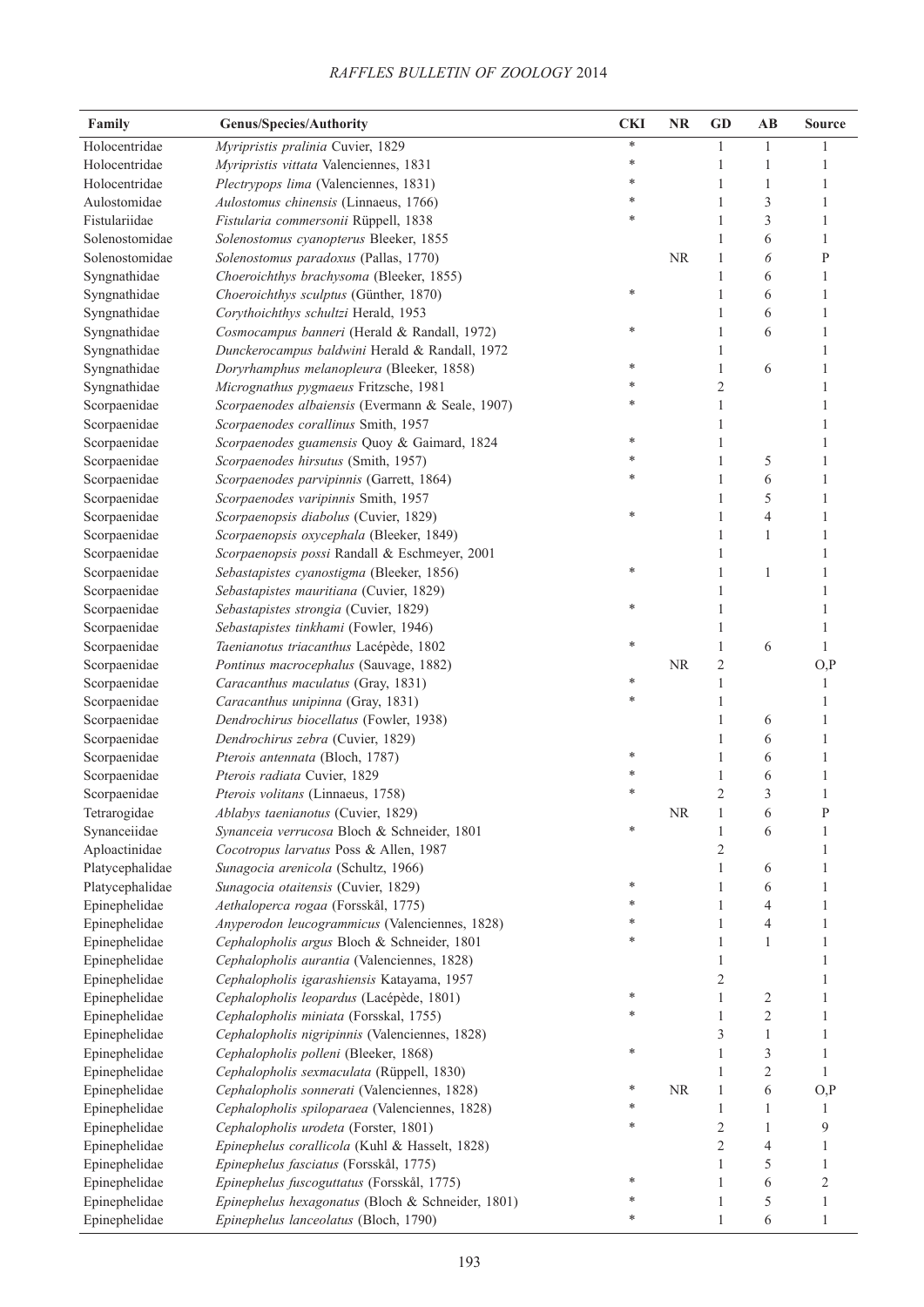| Family                             | <b>Genus/Species/Authority</b>                                                                  | <b>CKI</b> | <b>NR</b> | GD             | AB             | Source         |
|------------------------------------|-------------------------------------------------------------------------------------------------|------------|-----------|----------------|----------------|----------------|
| Epinephelidae                      | Epinephelus merra Bloch, 1793                                                                   | $\ast$     |           | $\mathbf{1}$   | 6              | 1              |
| Epinephelidae                      | Epinephelus morrhua (Valenciennes, 1833)                                                        | *          |           | 1              |                | 1              |
| Epinephelidae                      | Epinephelus retouti Bleeker, 1868                                                               | *          |           | 1              |                | 1              |
| Epinephelidae                      | Epinephelus spilotoceps Schultz, 1953                                                           | *          |           | 1              | 2              | 1              |
| Epinephelidae                      | Epinephelus tauvina (Forsskål, 1775)                                                            | *          |           | 1              | 5              | 1              |
| Epinephelidae                      | Epinephelus tukula Morgans, 1959                                                                |            |           | 1              | 6              | 1              |
| Epinephelidae                      | Gracila albomarginata (Fowler & Bean, 1930)                                                     | *          |           | 1              | 1              | 1              |
| Epinephelidae                      | Hyporthodus octofasciatus Griffin, 1926                                                         |            |           | 1              | 6              | $\overline{2}$ |
| Epinephelidae                      | Plectropomus laevis (Lacépède, 1801)                                                            | ∗          | <b>NR</b> | 1              | 6              | $\mathbf{P}$   |
| Epinephelidae                      | Saloptia powelli Smith, 1964                                                                    | *          |           | $\overline{c}$ |                | 1              |
| Epinephelidae                      | Variola albimarginata Baissac, 1953                                                             | *          |           | 1              | 4              | $\overline{c}$ |
| Epinephelidae                      | Variola louti (Forsskål, 1775)                                                                  | *          |           | 1              | 3              | 1              |
| Epinephelidae                      | Liopropoma mitratum Lubbock & Randall, 1978                                                     |            |           | 1              |                | 1              |
| Epinephelidae                      | Liopropoma susumi (Jordan & Seale, 1906)                                                        |            |           | 1              |                | 1              |
| Epinephelidae                      | Liopropoma tonstrinum Randall & Taylor, 1988                                                    |            |           | 1              |                | 1              |
| Epinephelidae                      | Belonoperca chabanaudi Fowler & Bean, 1930                                                      |            |           | 1              | 5              | 1              |
| Epinephelidae                      | Grammistes sexlineatus (Thunberg, 1792)                                                         | *          |           | 1              | 4              | 1              |
| Epinephelidae                      | Grammistops ocellatus Schultz, 1953                                                             |            |           | 1              |                | 1              |
| Epinephelidae                      | Pogonoperca punctata (Valenciennes, 1830)                                                       | *          |           | 1              | 6              | 1              |
| Epinephelidae                      | Pseudogramma polyacanthus (Bleeker, 1856)                                                       | *          |           | 1              |                | 1              |
| Epinephelidae                      | Suttonia lineata Gosline, 1960                                                                  | ×          |           | 1              |                | 1              |
| Serranidae                         | Luzonichthys earlei Randall, 1981                                                               |            |           | 1              | 3              | 1              |
| Serranidae                         | Luzonichthys sp.                                                                                | *          |           | 1              |                | 10             |
| Serranidae                         | Luzonichthys whitleyi (Smith, 1955)                                                             |            |           | 1              | 1              | 1              |
| Serranidae                         | Plectranthias fourmanoiri Randall, 1980                                                         |            |           | 1              | 5              | 1              |
| Serranidae                         | Plectranthias inermis Randall, 1980                                                             |            |           | 1              |                | 1              |
| Serranidae                         | Plectranthias nanus Randall, 1980                                                               | *          |           | $\overline{c}$ | 5              | 1              |
| Serranidae                         | Plectranthias yamakawai Yoshino, 1972                                                           |            | <b>NR</b> | 2              |                | $\mathbf{P}$   |
| Serranidae                         | Pseudanthias dispar (Herre, 1955)                                                               |            |           | $\overline{c}$ | 1              | 1              |
| Serranidae                         | Pseudanthias evansi (Smith, 1954)                                                               | *          |           | 3              | 1              | 1              |
| Serranidae                         | Pseudanthias flavoguttatus (Katayama & Masuda, 1980)                                            |            |           | 1              | 1              | 1              |
| Serranidae                         | Pseudanthias pleurotaenia (Bleeker, 1857)                                                       |            |           | 2              | 6              | $\overline{2}$ |
| Serranidae                         | Pseudanthias smithvanizi (Randall & Lubbock, 1981)                                              | ∗          |           | 1              | 1              | 1              |
| Serranidae                         | Pseudanthias squamipinnis (Peters, 1855)                                                        |            |           | 1              | 4              | 1              |
| Serranidae                         | Pseudanthias tuka (Herre & Montalban, 1927)                                                     |            | <b>NR</b> | 1              | 6              | O, P           |
| Pseudochromidae                    | Pseudochromis viridis Gill & Allen, 1996                                                        |            |           | 6              |                | 1              |
| Pseudochromidae                    | Pseudochromis tapeinosoma Bleeker, 1853                                                         |            |           | 1              |                |                |
| Pseudochromidae<br>Pseudochromidae | Lubbockichthys multisquamatus (Allen, 1987)                                                     |            |           | 1              | 3              |                |
| Plesiopidae                        | Pseudoplesiops immaculatus Gill & Edwards, 2002<br>Calloplesiops altivelis (Steindachner, 1903) |            |           | 1<br>1         | 3              | 1              |
| Plesiopidae                        | Plesiops coeruleolineatus Rüppell, 1835                                                         | *          |           | 1              |                | 1              |
| Plesiopidae                        | Plesiops corallicola Bleeker, 1853                                                              | ∗          |           | 1              |                | 1              |
| Plesiopidae                        | Steeneichthys nativitatus Allen, 1987                                                           |            |           | 3              |                | 1              |
| Terapontidae                       | Terapon theraps Cuvier, 1829                                                                    |            |           | 1              | 6              | 6              |
| Kuhliidae                          | Kuhlia mugil (Bloch & Schneider, 1801)                                                          | *          |           | 1              | $\mathbf{1}$   | 1              |
| Priacanthidae                      | Heteropriacanthus cruentatus (Lacépède, 1801)                                                   | *          |           | $\overline{4}$ | 3              | $\mathbf{1}$   |
| Priacanthidae                      | Priacanthus sagittarius Starnes, 1988                                                           |            | <b>NR</b> | 1              |                | O, P           |
| Apogonidae                         | Apogon crassiceps Garman, 1903                                                                  | *          |           | 1              |                | 1              |
| Apogonidae                         | Apogon doryssa (Jordan & Seale, 1906)                                                           |            |           | 1              |                |                |
| Apogonidae                         | Apogon semiornatus Peters, 1876                                                                 |            |           | 1              |                | 1              |
| Apogonidae                         | Apogon talboti (Smith, 1961)                                                                    |            |           | 1              |                | 1              |
| Apogonidae                         | Apogonichthys ocellatus (Weber, 1913)                                                           | *          |           | 1              | 5              | 1              |
| Apogonidae                         | Cercamia eremia (Allen, 1987)                                                                   |            |           | 1              | 5              | 1              |
| Apogonidae                         | Cheilodipterus artus Smith, 1961                                                                |            |           | 1              | 3              | 1              |
| Apogonidae                         | Cheilodipterus macrodon (Lacépède, 1802)                                                        | *          |           | 1              | $\sqrt{2}$     | 1              |
| Apogonidae                         | Cheilodipterus quinquelineatus Cuvier, 1828                                                     | *          |           | 1              | $\mathfrak{Z}$ | 1              |
| Apogonidae                         | Fowleria aurita (Valenciennes, 1831)                                                            | *          |           | 1              |                | 6              |
| Apogonidae                         | Fowleria marmorata (Alleyne & Macleay, 1877)                                                    |            |           | 1              |                |                |
| Apogonidae                         | Fowleria vaiulae (Jordan & Seale, 1906)                                                         |            |           |                | 5              |                |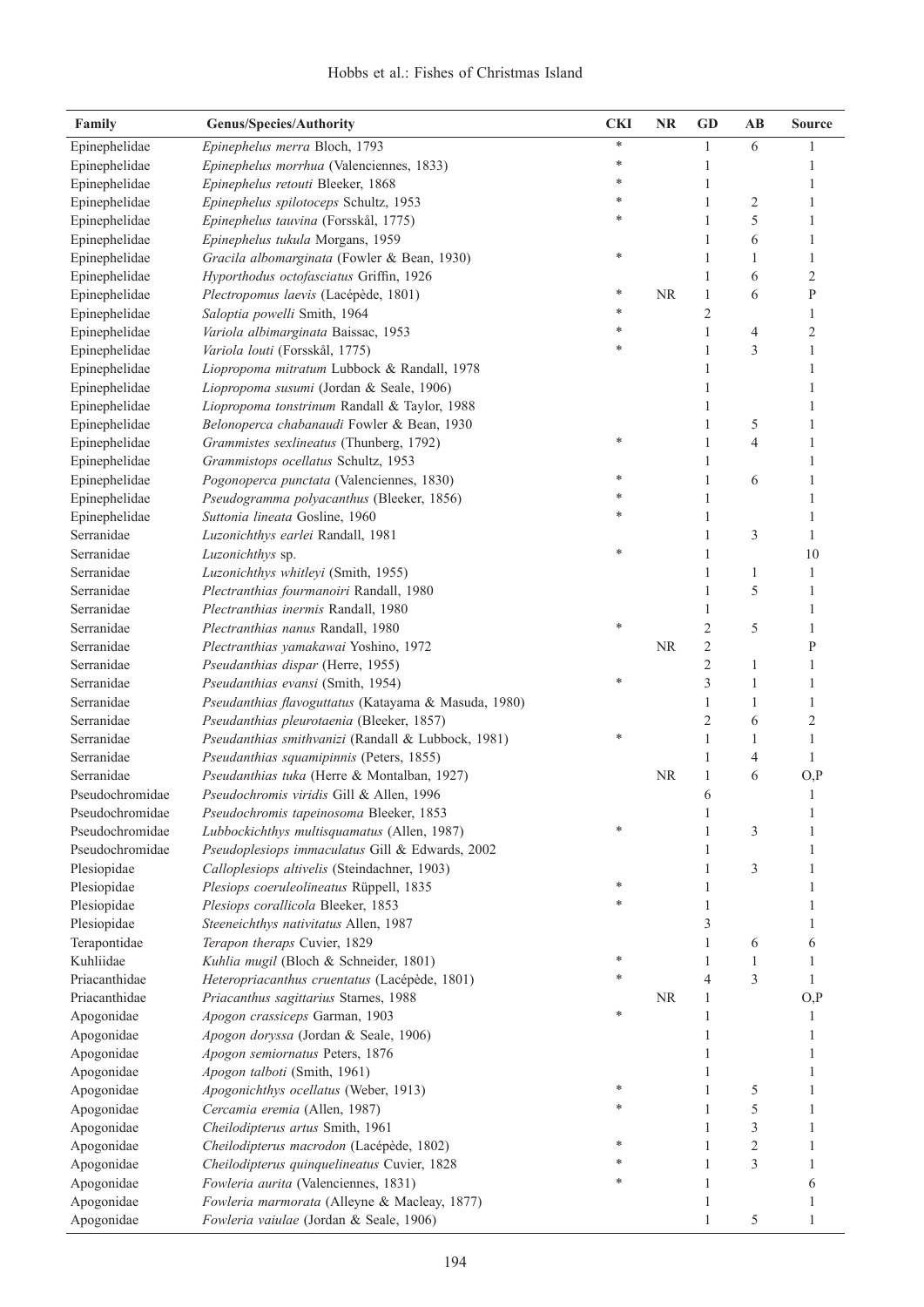| Family                    | <b>Genus/Species/Authority</b>                             | <b>CKI</b> | NR        | <b>GD</b>      | AB             | <b>Source</b> |
|---------------------------|------------------------------------------------------------|------------|-----------|----------------|----------------|---------------|
| Apogonidae                | Nectamia savayensis (Günther, 1872)                        |            |           | 1              | 1              | 1             |
| Apogonidae                | Ostorhinchus angustatus (Smith & Radcliffe, 1911)          | *          |           | 1              |                | 1             |
| Apogonidae                | Ostorhinchus apogonoides (Bleeker, 1856)                   |            |           | 1              | 2              | 1             |
| Apogonidae                | Ostorhinchus aureus (Lacépède, 1802)                       |            |           | 1              | 3              | 1             |
| Apogonidae                | Ostorhinchus nigrofasciatus (Lachner, 1953)                |            |           | 1              | 4              | 1             |
| Apogonidae                | Ostorhinchus novemfasciatus (Cuvier, 1828)                 | *          |           | 1              |                | 6             |
| Apogonidae                | Ostorhinchus taeniophorus (Regan, 1908)                    | *          |           | 1              | $\overline{c}$ | 1             |
| Apogonidae                | Pristiapogon exostigma (Jordan & Starks, 1906)             | *          |           | 1              | 5              | 1             |
| Apogonidae                | Pristiapogon fraenatus (Valenciennes, 1832)                |            |           | 1              | 2              | 1             |
| Apogonidae                | Pristiapogon kallopterus (Bleeker, 1856)                   | *          |           | 1              | $\mathbf{1}$   | 1             |
| Apogonidae                | Pristiapogon taeniopterus (Bennett, 1836)                  | *          |           | 1              |                | 1             |
| Apogonidae                | Zapogon evermanni (Jordan & Snyder, 1904)                  | *          |           | 1              |                | 1             |
| Apogonidae                | Pseudamiops gracilicauda (Lachner, 1953)                   | *          |           | 1              |                | 1             |
| Malacanthidae             | Malacanthus brevirostris Guichenot, 1848                   | *          |           | 1              | 5              | 1             |
| Malacanthidae             | Malacanthus latovittatus (Lacépède, 1801)                  | *          |           | $\mathbf{1}$   | 5              | 1             |
| Echeneidae                | Echeneis naucrates Linnaeus, 1758                          |            |           | 4              | 6              | $\mathbf{1}$  |
| Echeneidae                | Remora remora (Linnaeus, 1758)                             |            |           | 4              | 6              | 1             |
| Carangidae                | Alectis ciliaris (Bloch, 1787)                             |            | <b>NR</b> | 4              | 6              | O, P          |
| Carangidae                | Alectis indica (Rüppell, 1830)                             |            |           | $\mathbf{1}$   | 6              | $\mathbf{1}$  |
| Carangidae                | Carangoides ferdau (Forsskål, 1775)                        | *          |           | $\mathbf{1}$   | 6              | 1             |
| Carangidae                | Carangoides orthogrammus (Jordan & Gilbert, 1882)          | *          |           | $\mathbf{1}$   | 6              | 1             |
| Carangidae                | Caranx ignobilis (Forsskål, 1775)                          | $\ast$     |           | 1              | 3              | 1             |
| Carangidae                | Caranx lugubris Poey, 1860                                 | *          |           | 4              | 3              | 1             |
| Carangidae                | Caranx melampygus Cuvier, 1833                             | *          |           | $\mathbf{1}$   | 3              | 1             |
| Carangidae                | Caranx sexfasciatus Quoy & Gaimard, 1825                   | *          |           | 1              | 3              | 1             |
| Carangidae                | Decapterus macarellus (Cuvier, 1833)                       | *          |           | 4              | $\mathbf{1}$   | 1             |
| Carangidae                | Elagatis bipinnulata (Quoy & Gaimard, 1825)                | *          |           | 4              | 3              | 1             |
|                           |                                                            |            |           | $\mathbf{1}$   | 6              | 1             |
| Carangidae                | Gnathanodon speciosus (Forsskål, 1775)                     | *          |           | $\mathbf{1}$   | 6              | 1             |
| Carangidae                | Scomberoides lysan (Forsskål, 1775)                        | *          | <b>NR</b> | 4              | 5              |               |
| Carangidae                | Seriola dumerili (Risso, 1810)                             | *          |           | $\mathbf{1}$   |                | O, P          |
| Carangidae                | Trachinotus baillonii (Lacépède, 1801)                     | *          |           |                |                | 1             |
| Coryphaenidae<br>Bramidae | Coryphaena hippurus Linnaeus, 1758                         |            |           | 4              | 6              | 1             |
|                           | Brama australis Valenciennes, 1840                         | *          |           | $\sqrt{2}$     |                | $\sqrt{2}$    |
| <b>Bramidae</b>           | Brama brama (Bonnaterre, 1788)                             | *          | <b>NR</b> | 4              |                | O, P          |
| Lutjanidae                | Aphareus furca (Lacépède, 1801)                            | *          |           | $\mathbf{1}$   | 1              | $\mathbf{1}$  |
| Lutjanidae                | Aphareus rutilans Cuvier, 1830                             | *          | <b>NR</b> | 1              |                | O, P          |
| Lutjanidae                | Aprion virescens Valenciennes, 1830                        | *          |           | $\mathbf{1}$   | 5              | $\mathbf{1}$  |
| Lutjanidae                | Etelis carbunculus Cuvier, 1828                            | *          | NR        | 1              |                | O, P          |
| Lutjanidae                | Etelis coruscans Valenciennes, 1862                        | *          |           | 1              |                | 1             |
| Lutjanidae                | Etelis marshi (Jenkins, 1903)                              |            | $\rm NR$  | $\mathbf{1}$   |                | O, P          |
| Lutjanidae                | Etelis radiosus Anderson, 1981                             | *          |           | 1              |                | 1             |
| Lutjanidae                | Lutjanus bohar (Forsskål, 1775)                            |            |           | 1              | 1              | 1             |
| Lutjanidae                | Lutjanus fulviflamma (Forsskål, 1775)                      |            |           | 1              | 5              | 1             |
| Lutjanidae                | Lutjanus fulvus (Bloch & Schneider, 1801)                  | *          |           | 1              | 5              | 1             |
| Lutjanidae                | Lutjanus gibbus (Forsskål, 1775)                           |            |           | $\mathbf{1}$   | 4              | 1             |
| Lutjanidae                | Lutjanus kasmira (Forsskål, 1775)                          |            |           | $\mathbf{1}$   | 4              | 1             |
| Lutjanidae                | Lutjanus monostigma (Cuvier, 1828)                         |            |           | $\mathbf{1}$   | 6              | 1             |
| Lutjanidae                | Lutjanus rivulatus (Cuvier, 1828)                          | *          |           | $\mathbf{1}$   | 6              | 1             |
| Lutjanidae                | Macolor macularis Fowler, 1931                             |            |           | 2              | 1              | 1             |
| Lutjanidae                | Macolor niger (Forsskål, 1775)                             | *          |           | $\mathbf{1}$   | 1              | 1             |
| Lutjanidae                | Paracaesio sordida Abe & Shinohara, 1962                   |            |           | 1              | 1              | 1             |
| Lutjanidae                | Pristipomoides auricilla (Jordan, Evermann & Tanaka, 1927) | ∗          |           | 1              |                | 1             |
| Lutjanidae                | Pristipomoides filamentosus (Valenciennes, 1830)           | ∗          | <b>NR</b> | 1              |                | O, P          |
| Lutjanidae                | Pristipomoides zonatus (Valenciennes, 1830)                | *          |           | 1              |                | $\mathbf{1}$  |
| Lutjanidae                | Randallichthys filamentosus (Fourmanoir, 1970)             |            | <b>NR</b> | $\overline{c}$ |                | O, P          |
| Caesionidae               | Caesio caerulaurea Lacépède, 1801                          |            |           | 1              | 4              | 1             |
| Caesionidae               | Caesio lunaris Cuvier, 1830                                | ∗          |           | 1              | 2              | 1             |
| Caesionidae               | Caesio teres Seale, 1906                                   |            |           | 1              | 1              | 1             |
| Caesionidae               | Caesio xanthonotus Bleeker, 1853                           | *          |           | 3              | 6              | 1             |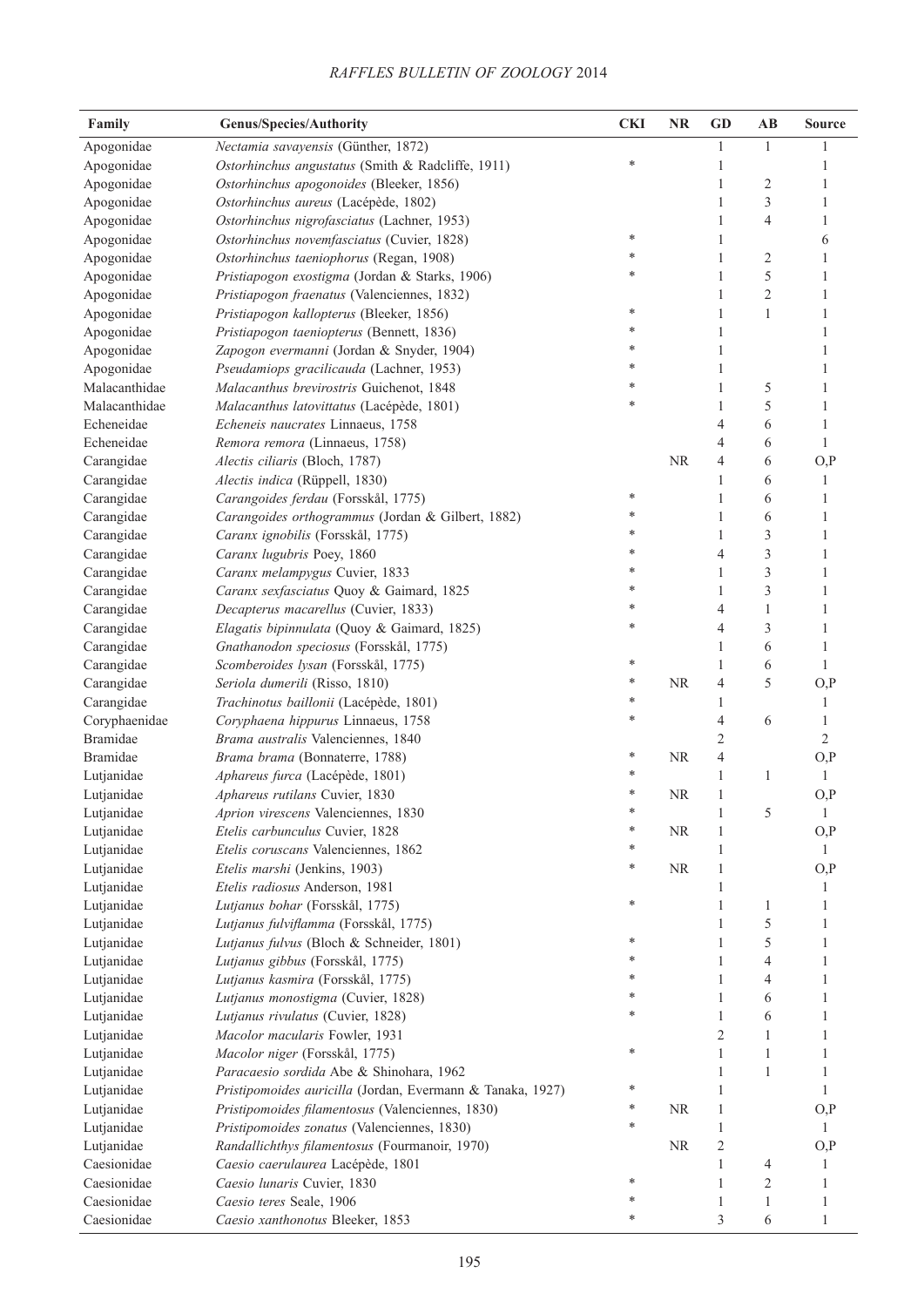| Family                           | <b>Genus/Species/Authority</b>                                          | <b>CKI</b> | <b>NR</b> | <b>GD</b>      | $\mathbf{A}\mathbf{B}$ | <b>Source</b>  |
|----------------------------------|-------------------------------------------------------------------------|------------|-----------|----------------|------------------------|----------------|
| Caesionidae                      | Pterocaesio lativittata Carpenter, 1987                                 | $\ast$     |           | 1              | $\mathfrak{2}$         |                |
| Caesionidae                      | Pterocaesio marri Schultz, 1953                                         |            |           | 1              | $\overline{4}$         | 1              |
| Caesionidae                      | Pterocaesio tile (Cuvier, 1830)                                         | $\ast$     |           | $\mathbf{1}$   | 1                      | 1              |
| Haemulidae                       | Plectorhinchus gibbosus (Lacépède, 1802)                                |            |           | $\mathbf{1}$   | 6                      | $\mathbf{1}$   |
| Haemulidae                       | Plectorhinchus vittatus (Linnaeus, 1758)                                |            |           | $\mathbf{1}$   | 6                      | 1              |
| Lethrinidae                      | Gnathodentex aureolineatus (Lacépède, 1802)                             | ∗          |           | $\mathbf{1}$   | $\mathfrak{2}$         | 1              |
| Lethrinidae                      | Gymnocranius griseus (Temminck & Schlegel, 1843)                        |            | <b>NR</b> | $\mathbf{1}$   | 6                      | O, P           |
| Lethrinidae                      | Lethrinus amboinensis Bleeker, 1854                                     |            | NR        | $\mathfrak{2}$ | 6                      | O, P           |
| Lethrinidae                      | Lethrinus conchyliatus Smith, 1959                                      |            | <b>NR</b> | 3              | 6                      | O, P           |
| Lethrinidae                      | Lethrinus erythropterus Valenciennes, 1830                              | $\ast$     |           | $\mathbf{1}$   | 6                      | $\overline{2}$ |
| Lethrinidae                      | Lethrinus olivaceus Valenciennes, 1830                                  |            | <b>NR</b> | $\mathbf{1}$   | 6                      | O, P           |
| Lethrinidae                      | Lethrinus rubrioperculatus Sato, 1978                                   | $\ast$     | <b>NR</b> | $\mathbf{1}$   | 6                      | O, P           |
| Lethrinidae                      | Lethrinus xanthochilus Klunzinger, 1870                                 | ∗          |           | $\mathbf{1}$   | 6                      | 2              |
| Lethrinidae                      | Monotaxis grandoculis (Forsskål, 1775)                                  | $\ast$     |           | $\mathbf{1}$   | $\mathbf{1}$           | 1              |
| Nemipteridae                     | Scolopsis bilineata (Bloch, 1793)                                       |            |           | $\mathbf{1}$   | 5                      | 1              |
| Mullidae                         | Mulloidichthys flavolineatus (Lacépède, 1801)                           | ∗          |           | $\mathbf{1}$   | 3                      | 1              |
| Mullidae                         | Mulloidichthys vanicolensis (Valenciennes, 1831)                        | *          |           | $\mathbf{1}$   | 1                      | 1              |
| Mullidae                         | Parupeneus cyclostomus (Lacépède, 1801)                                 | *          |           | $\mathbf{1}$   | 3                      | 1              |
| Mullidae                         | Parupeneus macronemus (Lacépède, 1801)                                  | *          |           | $\mathbf{1}$   | 4                      | 1              |
| Mullidae                         | Parupeneus multifasciatus (Quoy & Gaimard, 1825)                        | ∗          |           | $\sqrt{2}$     | 1                      | 1              |
| Mullidae                         | Parupeneus pleurostigma (Bennett, 1831)                                 | $\ast$     |           | $\mathbf{1}$   | 3                      | 1              |
| Mullidae                         | Parupeneus trifasciatus (Lacépède, 1801)                                |            |           | 3              | 1                      | 1              |
| Pempheridae                      | Pempheris oualensis Cuvier, 1831                                        | ∗          |           | $\mathbf{1}$   | 1                      | 1              |
| Kyphosidae                       | Kyphosus cinerascens (Forsskål, 1775)                                   | ∗          |           | 1              | 1                      | 1              |
| Kyphosidae                       | Kyphosus vaigiensis (Quoy & Gaimard, 1825)                              | *          |           | $\mathbf{1}$   | $\mathbf{1}$           | 1              |
| Chaetodontidae                   | Chaetodon adiergastos Seale, 1910                                       |            |           | 1              | 6                      | 11             |
| Chaetodontidae                   | Chaetodon auriga Forsskål, 1775                                         | *          |           | $\mathbf{1}$   | $\overline{c}$         | $\mathbf{1}$   |
| Chaetodontidae                   | Chaetodon baronessa Cuvier, 1831                                        |            |           | $\overline{2}$ | 5                      | 1              |
| Chaetodontidae                   | Chaetodon bennetti Cuvier, 1831                                         | ∗          |           | 1              | 6                      | $\overline{2}$ |
| Chaetodontidae                   | Chaetodon citrinellus Cuvier, 1831                                      | *          |           | 1              | $\overline{c}$         | 1              |
| Chaetodontidae                   | Chaetodon collare Bloch, 1787                                           |            |           | 1              | 6                      | 11             |
| Chaetodontidae                   | Chaetodon decussatus Cuvier, 1831                                       | ∗          |           | 1              | 6                      | 11             |
| Chaetodontidae                   | Chaetodon ephippium Cuvier, 1831                                        | *          |           | 1              | 6                      | 1              |
| Chaetodontidae                   | Chaetodon guttatissimus Bennett, 1833                                   | *          |           | 3              | 1                      | 1              |
| Chaetodontidae                   | Chaetodon kleinii Bloch, 1790                                           | *          |           | 1              | $\overline{c}$         | 1              |
| Chaetodontidae                   | Chaetodon lineolatus Cuvier, 1831                                       | *          |           | 1              | 5                      | 1              |
| Chaetodontidae                   | Chaetodon lunula (Lacépède, 1802)                                       |            |           | 1              | 1                      | 1              |
| Chaetodontidae                   | Chaetodon lunulatus Quoy & Gaimard, 1825                                |            |           | $\overline{c}$ | 6                      | 2              |
| Chaetodontidae                   | Chaetodon madagaskariensis Ahl, 1923                                    | ∗          |           | 3              | 6                      | 1              |
| Chaetodontidae                   | Chaetodon melannotus Bloch & Schneider, 1801                            | *          |           | 1              | 6                      | 1              |
| Chaetodontidae                   | Chaetodon meyeri Bloch & Schneider, 1801                                | *          |           | 1              | 2                      | 1              |
| Chaetodontidae                   | Chaetodon mitratus Günther, 1860                                        | *          |           | 3              | 3                      | 1              |
| Chaetodontidae                   | Chaetodon ornatissimus Cuvier, 1831                                     | *          |           | 1              | 1                      | 1              |
| Chaetodontidae                   | Chaetodon punctatofasciatus Cuvier, 1831                                | *          |           | $\overline{2}$ | 3                      | 1              |
| Chaetodontidae                   | Chaetodon rafflesii Bennett, 1830                                       | *          |           | 1              | 6                      | 11             |
| Chaetodontidae                   | Chaetodon semeion Bleeker, 1855                                         | ∗          |           | 1              | 6                      | 1              |
| Chaetodontidae                   | Chaetodon speculum Cuvier, 1831                                         |            |           | 1              | 6                      | 1              |
| Chaetodontidae                   | Chaetodon triangulum Cuvier, 1831                                       |            | <b>NR</b> | 3              | 6                      | O, P           |
| Chaetodontidae                   | Chaetodon trifascialis Quoy & Gaimard, 1825                             | $\ast$     |           | 1              | 1                      | 1              |
| Chaetodontidae                   | Chaetodon trifasciatus Park, 1797                                       | ∗          |           | 3              | 5                      | 1              |
| Chaetodontidae                   | Chaetodon ulietensis Cuvier, 1831                                       | $\ast$     | <b>NR</b> | $\mathbf{1}$   | 6                      | O, P           |
| Chaetodontidae                   |                                                                         | ∗          |           | 1              |                        |                |
|                                  | Chaetodon unimaculatus Bloch, 1787                                      | *          |           |                | 2                      |                |
| Chaetodontidae<br>Chaetodontidae | Chaetodon vagabundus Linnaeus, 1758                                     | *          |           | 1<br>1         | 6                      | 1<br>1         |
| Chaetodontidae                   | Forcipiger flavissimus Jordan & McGregor, 1898                          | *          |           | 1              | 1                      | 1              |
| Chaetodontidae                   | Forcipiger longirostris (Broussonet, 1782)                              | *          |           | $\overline{2}$ | 1                      | 1              |
| Chaetodontidae                   | Hemitaurichthys polylepis (Bleeker, 1857)                               |            |           | 1              | 1                      |                |
| Chaetodontidae                   | Heniochus acuminatus (Linnaeus, 1758)                                   | ∗          |           | 1              | 6                      | 2<br>1         |
| Chaetodontidae                   | Heniochus chrysostomus Cuvier, 1831<br>Heniochus monoceros Cuvier, 1831 | $\ast$     |           | 1              | 3<br>6                 | 1              |
|                                  |                                                                         |            |           |                |                        |                |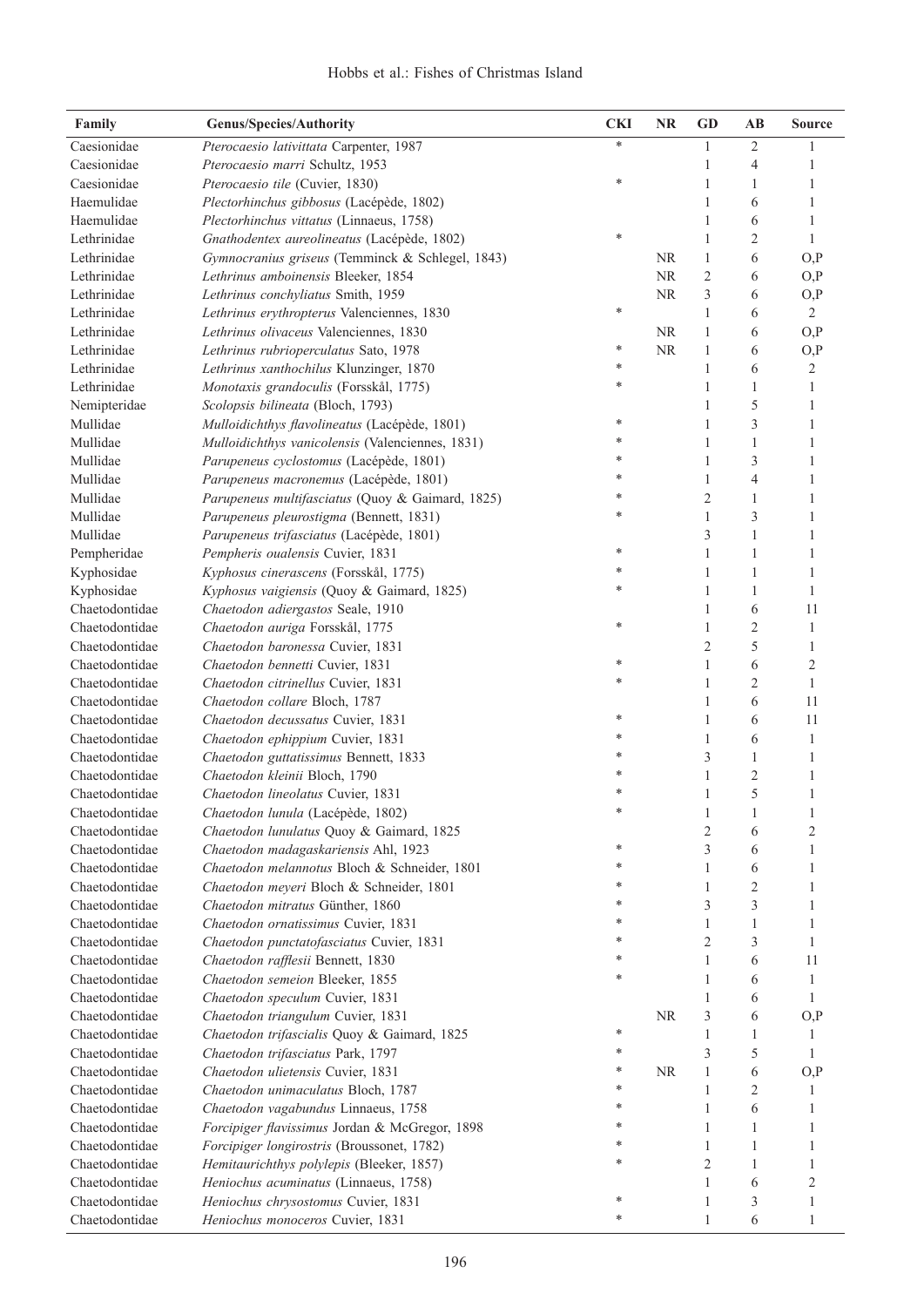| Family         | <b>Genus/Species/Authority</b>                          | <b>CKI</b> | <b>NR</b> | <b>GD</b>      | AB             | <b>Source</b>  |
|----------------|---------------------------------------------------------|------------|-----------|----------------|----------------|----------------|
| Chaetodontidae | Heniochus singularius Smith & Radcliffe, 1911           |            |           | $\mathbf{1}$   | 3              |                |
| Chaetodontidae | Heniochus varius (Cuvier, 1829)                         |            |           | $\overline{c}$ | $\mathfrak{Z}$ | 1              |
| Pomacanthidae  | Apolemichthys trimaculatus (Cuvier, 1831)               | *          |           | $\mathbf{1}$   | 5              | 1              |
| Pomacanthidae  | Centropyge bicolor (Bloch, 1787)                        | *          |           | $\mathbf{1}$   | 3              | $\mathbf{1}$   |
| Pomacanthidae  | Centropyge bispinosa (Günther, 1860)                    | *          |           | $\mathbf{1}$   | 3              | $\mathbf{1}$   |
| Pomacanthidae  | Centropyge eibli Klausewitz, 1963                       | *          |           | $\mathbf{1}$   | 3              | $\mathbf{1}$   |
| Pomacanthidae  | Centropyge fisheri (Snyder, 1904)                       | *          |           | $\mathbf{1}$   | $\overline{4}$ | $\mathbf{1}$   |
| Pomacanthidae  | Centropyge flavissima (Cuvier, 1831)                    | *          |           | 6              | 1              | $\mathbf{1}$   |
| Pomacanthidae  | Centropyge joculator Smith-Vaniz & Randall, 1974        | *          |           | 6              | $\mathbf{1}$   | $\mathbf{1}$   |
| Pomacanthidae  | Centropyge tibicen (Cuvier, 1831)                       | *          |           | $\sqrt{2}$     | $\mathfrak{Z}$ | $\mathbf{1}$   |
| Pomacanthidae  | Centropyge vrolikii (Bellker, 1853)                     | *          |           | $\mathfrak{2}$ | $\overline{4}$ | $\mathbf{1}$   |
| Pomacanthidae  | Centropyge colini Smith-Vaniz & Randall, 1974           | *          |           | $\mathbf{1}$   | 6              | $\mathfrak{2}$ |
| Pomacanthidae  | Genicanthus bellus Randall, 1975                        | *          |           | $\sqrt{2}$     | 6              | 11             |
| Pomacanthidae  | Genicanthus melanospilos (Bleeker, 1857)                |            |           | $\overline{2}$ | 6              | $\mathfrak{2}$ |
| Pomacanthidae  | Paracentropyge multifasciatus (Smith & Radcliffe, 1911) | *          |           | 1              | 6              | $\mathfrak{2}$ |
| Pomacanthidae  | Pomacanthus imperator (Bloch, 1787)                     | *          |           | $\mathbf{1}$   | $\mathfrak{Z}$ | 1              |
| Pomacanthidae  | Pomacanthus semicirculatus (Cuvier, 1831)               |            |           | 1              | $\overline{4}$ | 1              |
| Pomacanthidae  | Pygoplites diacanthus (Boddaert, 1772)                  | *          |           | $\mathbf{1}$   | $\mathfrak{2}$ | $\mathbf{1}$   |
| Cirrhitidae    | Amblycirrhitus bimacula (Jenkins, 1903)                 | *          |           | $\mathbf{1}$   | $\overline{4}$ | 1              |
| Cirrhitidae    | Cirrhitichthys oxycephalus (Bleeker, 1855)              | *          |           | $\mathbf{1}$   | $\mathfrak{2}$ | 1              |
| Cirrhitidae    | Cirrhitus pinnulatus (Bloch & Schneider, 1801)          | *          |           | $\mathbf{1}$   | $\overline{4}$ | 1              |
| Cirrhitidae    | Oxycirrhites typus Bleeker, 1857                        | *          |           | $\mathbf{1}$   | $\overline{4}$ | 1              |
| Cirrhitidae    | Paracirrhites arcatus (Cuvier, 1829)                    | *          |           | $\mathbf{1}$   | 1              | 1              |
| Cirrhitidae    | Paracirrhites forsteri (Schneider, 1801)                | *          |           | $\mathbf{1}$   | 1              | 1              |
| Cirrhitidae    | Paracirrhites hemistictus (Günther, 1874)               | *          |           | $\mathfrak{2}$ | $\mathfrak{2}$ | 1              |
| Mugilidae      | Crenimugil crenilabis (Forsskål, 1775)                  | *          |           | $\mathbf{1}$   | 6              | $\overline{2}$ |
| Cichlidae      | Oreochromis sp.                                         |            |           |                |                | 6              |
| Pomacentridae  | Abudefduf notatus (Day, 1870)                           | ∗          |           | 1              | 1              | 1              |
| Pomacentridae  | Abudefduf septemfasciatus (Cuvier, 1830)                | *          |           | 1              | $\mathbf{1}$   | 1              |
| Pomacentridae  | Abudefduf sexfasciatus (Lacépède, 1801)                 |            |           | 1              | 1              | 1              |
| Pomacentridae  | Abudefduf sordidus (Forsskål, 1775)                     | *          |           | 1              | 1              | 1              |
| Pomacentridae  | Abudefduf vaigiensis (Quoy & Gaimard, 1825)             | *          |           | 1              | 1              | 1              |
| Pomacentridae  | Amblyglyphidodon aureus (Cuvier, 1830)                  | *          |           | $\overline{2}$ | 1              | $\mathbf{1}$   |
| Pomacentridae  | Amblyglyphidodon leucogaster (Bleeker, 1847)            |            | <b>NR</b> | 1              | 6              | O, P           |
| Pomacentridae  | Amphiprion clarkii (Bennett, 1830)                      | ∗          |           | 1              | $\overline{2}$ | $\mathbf{1}$   |
| Pomacentridae  | Amphiprion perideraion Bleeker, 1855                    | *          |           | $\overline{2}$ | $\mathfrak{2}$ | 1              |
| Pomacentridae  | Amphiprion sandaracinos Allen, 1972                     |            |           | $\sqrt{2}$     | 5              | 1              |
| Pomacentridae  | Cheiloprion labiatus (Day, 1877)                        |            | <b>NR</b> | $\mathbf{1}$   | 6              | O, P           |
| Pomacentridae  | Chromis alpha Randall, 1988                             | *          |           | 1              | 3              | 1              |
| Pomacentridae  | Chromis amboinensis (Bleeker, 1873)                     | *          |           | $\mathfrak{2}$ | 1              | 1              |
| Pomacentridae  | Chromis analis (Cuvier, 1830)                           |            | <b>NR</b> | $\mathfrak{2}$ | 6              | $\mathcal{O}$  |
| Pomacentridae  | Chromis atripectoralis Welander & Schultz, 1951         |            |           | 1              | 1              | 1              |
| Pomacentridae  | Chromis atripes Fowler & Bean, 1928                     | *          |           | $\sqrt{2}$     | 1              | 1              |
| Pomacentridae  | Chromis caudalis Randall, 1988                          |            |           | $\overline{c}$ | 1              | 1              |
| Pomacentridae  | Chromis delta Randall, 1988                             |            |           | 1              | 1              | 1              |
| Pomacentridae  | Chromis fieldi Randall & DiBattista, 2013               |            |           | 3              | 6              | 1              |
| Pomacentridae  | Chromis elerae Fowler & Bean, 1928                      |            |           | 1              | 4              | 1              |
| Pomacentridae  | Chromis lepidolepis Bleeker, 1877                       | *          |           | $\mathbf{1}$   | 2              | 1              |
| Pomacentridae  | Chromis lineata Fowler & Bean, 1928                     |            |           | 2              | 6              | 1              |
| Pomacentridae  | Chromis margaritifer Fowler, 1946                       | *          |           | $\mathbf{2}$   | 1              | 1              |
| Pomacentridae  | Chromis nigrura Smith, 1960                             | *          |           | 3              | 1              | 1              |
| Pomacentridae  | Chromis opercularis (Günther, 1867)                     | *          |           | 3              | $\overline{c}$ | 1              |
| Pomacentridae  | Chromis ternatensis (Bleeker, 1856)                     | *          |           | 1              | 1              | 1              |
| Pomacentridae  | Chromis weberi Fowler & Bean, 1928                      |            |           | $\mathbf{1}$   | $\overline{2}$ | 1              |
| Pomacentridae  | Chromis xanthochira (Bleeker, 1851)                     |            |           | 2              | 3              | 1              |
| Pomacentridae  | Chromis xanthura (Bleeker, 1854)                        | *          |           | $\overline{c}$ | $\overline{2}$ | 1              |
| Pomacentridae  | Chrysiptera brownriggii (Bennett, 1828)                 |            |           | $\mathbf{1}$   | $\mathbf{1}$   | 1              |
| Pomacentridae  | Chrysiptera glauca (Cuvier, 1830)                       | *          |           | $\mathbf{1}$   | 1              | 1              |
| Pomacentridae  | Chrysiptera unimaculata (Cuvier, 1830)                  |            |           | 1              | 1              | 1              |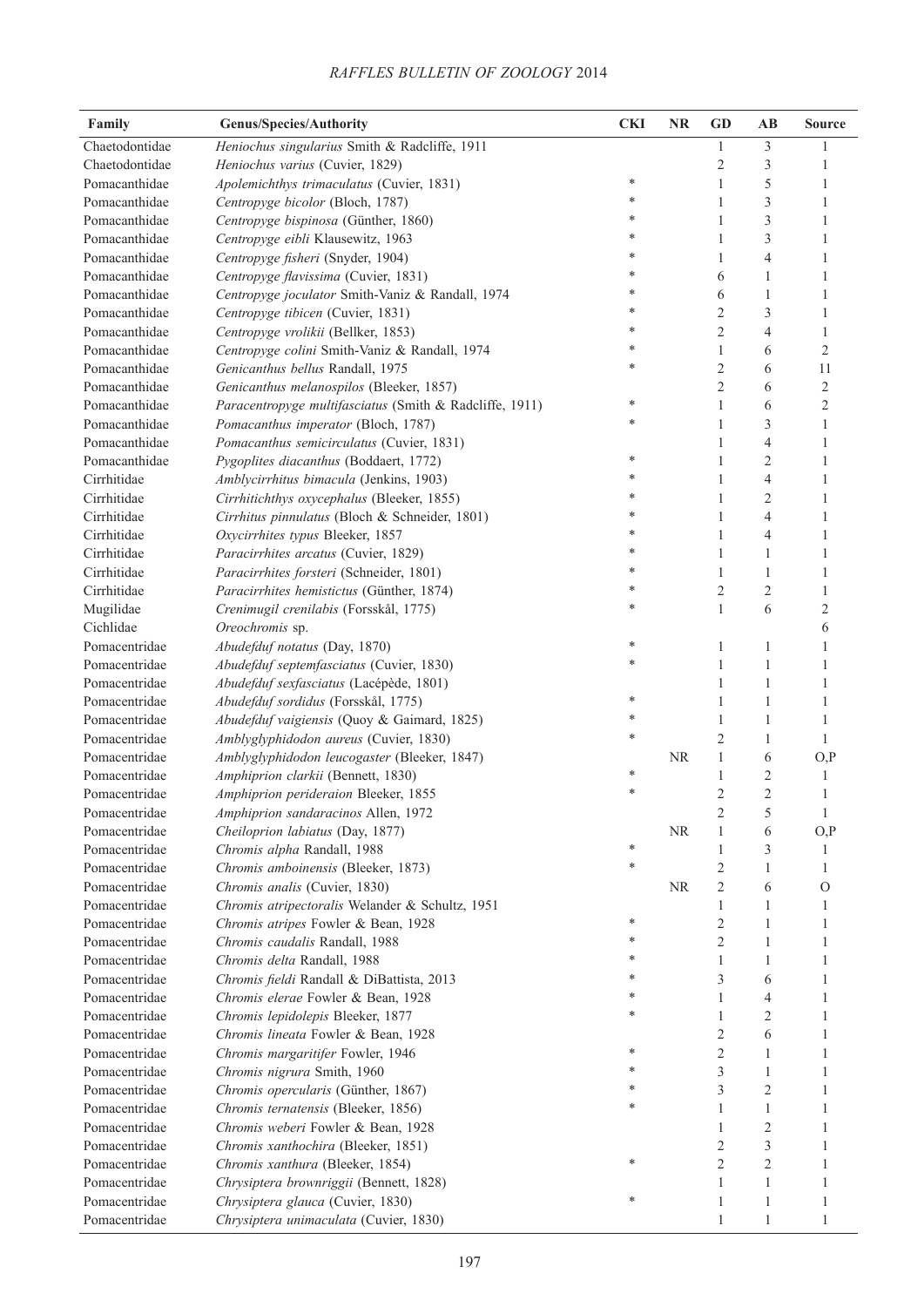## Hobbs et al.: Fishes of Christmas Island

| Family        | <b>Genus/Species/Authority</b>                       | <b>CKI</b> | <b>NR</b> | <b>GD</b>      | AB               | <b>Source</b>  |
|---------------|------------------------------------------------------|------------|-----------|----------------|------------------|----------------|
| Pomacentridae | Dascyllus reticulatus (Richardson, 1846)             | $\ast$     |           | $\overline{2}$ | 1                |                |
| Pomacentridae | Dascyllus trimaculatus (Rüppell, 1829)               | *          |           | 1              | 1                | 1              |
| Pomacentridae | Lepidozygus tapeinosoma (Bleeker, 1856)              |            |           | 1              | 1                | 1              |
| Pomacentridae | Plectroglyphidodon dickii (Liénard, 1839)            | *          |           | $\mathbf{1}$   | 1                | 1              |
| Pomacentridae | Plectroglyphidodon imparipennis (Sauvage, 1875)      | *          |           | 1              | 1                | 1              |
| Pomacentridae | Plectroglyphidodon johnstonianus Fowler & Ball, 1924 | *          |           | 1              | 1                | 1              |
| Pomacentridae | Plectroglyphidodon lacrymatus (Quoy & Gaimard, 1825) | *          |           | 1              | 1                | 1              |
| Pomacentridae | Plectroglyphidodon leucozonus (Bleeker, 1859)        | *          |           | $\mathbf{1}$   | 1                | 1              |
| Pomacentridae | Plectroglyphidodon phoenixensis (Schultz, 1943)      | *          |           | $\mathbf{1}$   | 6                | 1              |
| Pomacentridae | Pomacentrus alleni Burgess, 1981                     |            |           | $\mathfrak{Z}$ | $\mathfrak{2}$   | $\overline{2}$ |
| Pomacentridae | Pomacentrus auriventris Allen, 1991                  |            |           | $\overline{c}$ | $\mathfrak{2}$   | 1              |
| Pomacentridae | Pomacentrus bankanensis Bleeker, 1853                |            |           | $\overline{c}$ | $\overline{4}$   | 1              |
| Pomacentridae | Pomacentrus chrysurus Cuvier, 1830                   |            |           | $\overline{c}$ | 3                | $\mathbf{1}$   |
| Pomacentridae | Pomacentrus coelestis Jordan & Starks, 1901          |            |           | $\mathbf{1}$   | $\overline{c}$   | $\mathbf{1}$   |
| Pomacentridae | Pomacentrus moluccensis Bleeker, 1853                |            |           | $\overline{c}$ | 6                | $\overline{2}$ |
| Pomacentridae | Pomacentrus vaiuli Jordan & Seale, 1906              |            | <b>NR</b> | $\overline{c}$ | 6                | $\mathcal{O}$  |
| Pomacentridae | Stegastes albifasciatus (Schlegel & Müller, 1839)    | *          |           | $\mathbf{1}$   | $\mathbf{1}$     | 1              |
| Pomacentridae | Stegastes fasciolatus (Ogilby, 1889)                 | *          |           | $\mathbf{1}$   | 5                | 1              |
| Pomacentridae | Stegastes insularis Allen & Emery, 1985              | *          |           | 6              | 1                | 1              |
| Pomacentridae | Stegastes nigricans (Lacépède, 1802)                 | *          |           | $\mathbf{1}$   | 5                | 1              |
| Labridae      | Anampses caeruleopunctatus Rüppell, 1829             | *          |           | $\mathbf{1}$   | 3                | 1              |
| Labridae      | Anampses melanurus Bleeker, 1857                     |            | <b>NR</b> | $\overline{2}$ | $\overline{4}$   | O, P           |
| Labridae      | Anampses meleagrides Valenciennes, 1840              | *          |           | $\mathbf{1}$   | 3                | 1              |
| Labridae      | Anampses twistii Bleeker, 1856                       | *          |           | $\mathbf{1}$   | $\overline{c}$   | 1              |
| Labridae      | Bodianus anthioides (Bennett, 1832)                  | *          |           | $\mathbf{1}$   | 5                | 1              |
| Labridae      | Bodianus axillaris (Bennett, 1832)                   | *          |           | $\mathbf{1}$   | $\overline{c}$   | 1              |
| Labridae      | Bodianus bilunulatus (Lacépède, 1801)                |            |           | $\mathbf{1}$   | 6                | $\mathfrak{2}$ |
| Labridae      | Bodianus dictynna Gomon, 2006                        |            | <b>NR</b> | $\overline{c}$ | 3                | O, P           |
| Labridae      | Bodianus mesothorax (Bloch & Schneider, 1801)        |            |           | $\overline{c}$ | 1                | 1              |
| Labridae      | Bodianus opercularis (Guichenot, 1847)               |            |           | 3              | $\overline{4}$   | 1              |
| Labridae      | Cheilinus oxycephalus Bleeker, 1853                  |            |           | 1              | $\overline{4}$   | 1              |
| Labridae      | Cheilinus trilobatus Lacépède, 1801                  | *          |           | $\mathbf{1}$   | 5                | 1              |
| Labridae      | Cheilinus undulatus Rüppell, 1835                    | *          |           | 1              | 6                | 1              |
| Labridae      | Cheilio inermis (Forsskål, 1775)                     | *          |           | 1              | 5                | 1              |
| Labridae      | Cirrhilabrus cyanopleura (Bleeker, 1851)             |            |           | 1              | 3                | 1              |
| Labridae      | Cirrhilabrus exquisitus Smith, 1957                  | *          |           | 1              | 4                | $\mathbf{1}$   |
| Labridae      | Coris aygula Lacépède, 1801                          | *          |           | 1              | 6                | 1              |
| Labridae      | Coris dorsomacula Fowler, 1908                       | *          |           | $\overline{c}$ | 3                |                |
| Labridae      | Coris gaimard (Quoy & Gaimard, 1824)                 | *          |           | $\overline{2}$ | 2                | 1              |
| Labridae      | Epibulus insidiator (Pallas, 1770)                   | *          |           | 1              | 3                | 1              |
| Labridae      | Gomphosus varius Lacépède, 1801                      | *          |           | 1              | 1                | 1              |
| Labridae      | Halichoeres chrysus Randall, 1981                    |            |           | $\overline{c}$ | $\boldsymbol{2}$ | 1              |
| Labridae      | Halichoeres claudia Randall & Rocha, 2009            | *          |           | $\sqrt{2}$     | 1                |                |
| Labridae      | Halichoeres hortulanus (Lacépède, 1801)              | *          |           | 1              | 1                | 1              |
| Labridae      | Halichoeres leucoxanthus Randall & Smith, 1982       |            |           | 3              | 6                | 1              |
| Labridae      | Halichoeres margaritaceus (Valenciennes, 1839)       |            |           | 1              | 2                | 1              |
| Labridae      | Halichoeres marginatus Rüppell, 1835                 | *          |           | 1              | $\overline{c}$   | 1              |
| Labridae      | Halichoeres melasmapomus Randall, 1981               | *          |           | 1              | 1                | 1              |
| Labridae      | Halichoeres nebulosus (Valenciennes, 1839)           |            |           | 1              |                  | 6              |
| Labridae      | Halichoeres scapularis (Bennett, 1832)               | *          |           | 1              | 2                | 1              |
| Labridae      | Halichoeres trimaculatus (Cuvier, 1834)              | *          |           | $\overline{2}$ | 2                | 1              |
| Labridae      | Hemigymnus fasciatus (Bloch, 1792)                   | *          |           | 1              | 1                | 1              |
| Labridae      | Hemigymnus melapterus (Bloch, 1791)                  | *          |           | 1              | 2                | 1              |
| Labridae      | Hologymnosus annulatus (Lacépède, 1801)              | *          |           | 1              | 5                | 1              |
| Labridae      | Hologymnosus doliatus (Lacépède, 1801)               | *          |           | 1              | 2                | 1              |
| Labridae      | Iniistius aneitensis (Günther, 1862)                 | *          |           | 1              | 6                | 1              |
| Labridae      | Iniistius pavo (Valenciennes, 1840)                  | *          |           | 1              | 6                | 1              |
| Labridae      | Iniistius griffithsi Randall, 2007                   |            |           | 3              | 6                | 1              |
| Labridae      | Labrichthys unilineatus (Guichenot, 1847)            | ∗          |           | 1              | 2                | 1              |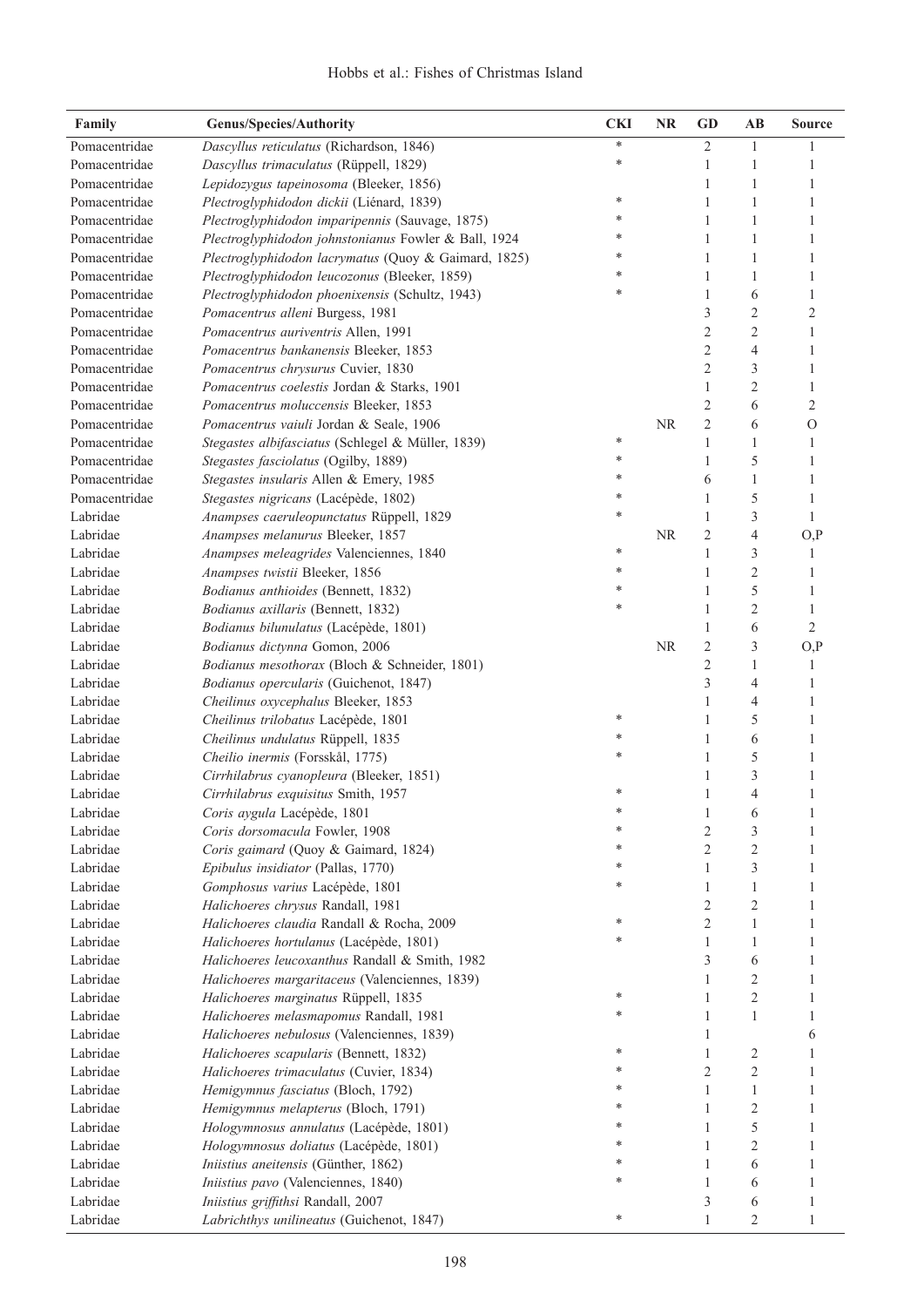| Family               | <b>Genus/Species/Authority</b>                   | <b>CKI</b> | NR        | <b>GD</b>      | AB                      | <b>Source</b>        |
|----------------------|--------------------------------------------------|------------|-----------|----------------|-------------------------|----------------------|
| Labridae             | Labroides bicolor Fowler & Bean, 1928            | *          |           | 1              | 4                       |                      |
| Labridae             | Labroides dimidiatus (Valenciennes, 1839)        | *          |           | 1              | 2                       | 1                    |
| Labridae             | Labroides pectoralis Randall & Springer, 1975    |            |           | $\overline{c}$ | 1                       | 1                    |
| Labridae             | Labropsis xanthonota Randall, 1981               | *          |           | $\mathbf{1}$   | $\mathfrak{Z}$          | 1                    |
| Labridae             | Macropharyngodon negrosensis Herre, 1932         |            |           | $\overline{c}$ | $\overline{2}$          | 1                    |
| Labridae             | Macropharyngodon ornatus Randall, 1978           |            |           | 1              | $\overline{2}$          | 1                    |
| Labridae             | Novaculichthys taeniourus (Lacépède, 1801)       | *          |           | 1              | $\overline{2}$          | 1                    |
| Labridae             | Oxycheilinus unifasciatus (Streets, 1877)        | *          |           | $\overline{c}$ |                         | 1                    |
| Labridae             | Polylepion russelli (Gomon & Randall, 1975)      |            | <b>NR</b> | $\overline{c}$ |                         | $\mathbf{P}$         |
| Labridae             | Pseudocheilinus hexataenia (Bleeker, 1857)       | ∗          |           | $\mathbf{1}$   | 1                       | $\mathbf{1}$         |
| Labridae             | Pseudocheilinus octotaenia Jenkins, 1901         | *          |           | 1              | 1                       | 1                    |
| Labridae             | Pseudocoris aurantiofasciatus Fourmanoir, 1971   | *          |           | $\sqrt{2}$     | $\overline{4}$          | $\mathbf{1}$         |
| Labridae             | Pseudocoris heteroptera (Bleeker, 1857)          |            |           | 1              |                         | 6                    |
| Labridae             | Pseudocoris yamashiroi (Schmidt, 1930)           |            |           | $\mathbf{1}$   | 4                       | $\mathbf{1}$         |
| Labridae             | Pseudodax moluccanus (Valenciennes, 1840)        |            |           | $\mathbf{1}$   | $\overline{2}$          | $\mathbf{1}$         |
| Labridae             | Stethojulis bandanensis (Bleeker, 1851)          |            |           | $\mathbf{1}$   | $\mathbf{1}$            | $\mathbf{1}$         |
| Labridae             | Stethojulis strigiventer (Bennett, 1832)         |            |           | $\mathbf{1}$   | 5                       | $\mathbf{1}$         |
| Labridae             | Thalassoma amblycephalum (Bleeker, 1856)         |            |           | $\mathbf{1}$   | $\mathbf{1}$            | $\mathbf{1}$         |
| Labridae             | Thalassoma hardwicke (Bennett, 1829)             |            |           | $\mathbf{1}$   | $\overline{2}$          | $\mathbf{1}$         |
| Labridae             | Thalassoma jansenii (Bleeker, 1856)              |            |           | $\mathbf{1}$   | $\overline{c}$          | $\mathbf{1}$         |
| Labridae             | Thalassoma lunare (Linnaeus, 1758)               |            |           | $\mathbf{1}$   | 3                       | $\mathbf{1}$         |
| Labridae             | Thalassoma lutescens (Lay & Bennett, 1839)       |            |           | $\mathbf{1}$   | $\mathbf{1}$            | $\mathbf{1}$         |
| Labridae             | Thalassoma purpureum (Forsskål, 1775)            |            |           | $\mathbf{1}$   | $\overline{2}$          | $\mathbf{1}$         |
| Labridae             | Thalassoma quinquevittatum (Lay & Bennett, 1839) | *          |           | $\mathbf{1}$   | $\overline{c}$          | $\mathbf{1}$         |
| Labridae             | Thalassoma trilobatum (Lacépède, 1801)           | *          |           | $\mathbf{1}$   | 5                       | $\mathbf{1}$         |
| Labridae             | Wetmorella albofasciata Schultz & Marshall, 1954 |            |           | 1              |                         | $\mathbf{1}$         |
| Labridae             | Bolbometopon muricatum (Valenciennes, 1840)      | ∗          |           | $\mathbf{1}$   |                         | $\mathbf{1}$         |
| Labridae             |                                                  | ∗          | <b>NR</b> | $\mathbf{1}$   | 6                       |                      |
| Labridae             | Cetoscarus bicolor (Rüppell, 1829)               | *          |           | $\mathbf{1}$   | 6<br>5                  | O, P<br>$\mathbf{1}$ |
| Labridae             | Chlorurus sordidus (Forsskål, 1775)              | *          |           | $\mathfrak{2}$ |                         | $\mathfrak{2}$       |
|                      | Chlorurus capistratoides (Bleeker, 1847)         | $\ast$     |           |                | 6                       |                      |
| Labridae             | Chlorurus enneacanthus (Lacepède, 1802)          |            |           | 5              | 6                       | $\sqrt{2}$           |
| Labridae             | Chlorurus microrhinos (Bleeker, 1854)            |            |           | $\mathfrak{2}$ | 3                       | $\mathbf{1}$         |
| Labridae<br>Labridae | Chlorurus strongylocephalus (Bleeker, 1855)      |            |           | 3              | 5                       | $\mathfrak{2}$       |
|                      | Scarus chameleon Choat & Randall, 1986           |            |           | $\mathfrak{2}$ | 5                       | $\mathbf{1}$         |
| Labridae             | Scarus festivus Valenciennes, 1840               |            |           | $\mathbf{1}$   | 4                       | 1                    |
| Labridae             | Scarus forsteni (Bleeker, 1861)                  |            |           | $\overline{2}$ | 3                       | $\mathbf{1}$         |
| Labridae             | Scarus frenatus Lacépède, 1802                   |            |           | $\mathbf{1}$   | 3                       | $\mathbf{1}$         |
| Labridae             | Scarus ghobban Forsskål, 1775                    |            |           | 1              | 5                       | 1                    |
| Labridae             | Scarus niger Forsskål, 1775                      |            |           | 1              | 1                       | 1                    |
| Labridae             | Scarus oviceps Valenciennes, 1840                |            |           | 1              | 1                       | 1                    |
| Labridae             | Scarus prasiognathos Valenciennes, 1840          |            |           | 1              | 3                       | 1                    |
| Labridae             | Scarus psittacus Forsskål, 1775                  |            |           | 1              | 3                       | 1                    |
| Labridae             | Scarus rubroviolaceus Bleeker, 1847              |            |           | 1              | $\overline{c}$          | 1                    |
| Labridae             | Scarus schlegeli (Bleeker, 1861)                 |            |           | $\mathfrak{2}$ | 3                       | 1                    |
| Labridae             | Scarus spinus (Kner, 1868)                       | *          |           | $\sqrt{2}$     | 3                       | 1                    |
| Labridae             | Scarus tricolor Bleeker, 1847                    | *          |           | 1              | 5                       | $\overline{2}$       |
| Labridae             | Scarus viridifucatus (Smith, 1956)               | ∗          | <b>NR</b> | 1              | 6                       | $\mathcal{O}$        |
| Labridae             | Scarus xanthopleura Bleeker, 1853                | ∗          |           | $\sqrt{2}$     | 4                       | 1                    |
| Labridae             | Calotomus carolinus (Valenciennes, 1840)         | ∗          |           | 1              | 5                       | 1                    |
| Trichonotidae        | Trichonotus elegans Shimada & Yoshino, 1984      |            | <b>NR</b> | $\mathbf{1}$   | 6                       | O, P                 |
| Creediidae           | Chalixodytes tauensis Schultz, 1943              | ∗          |           | $\sqrt{2}$     |                         | 1                    |
| Pinguipedidae        | Parapercis clathrata Ogilby, 1910                | *          |           | 1              | 1                       | 1                    |
| Pinguipedidae        | Parapercis schauinslandii (Steindachner, 1900)   |            |           | 1              | 3                       | 1                    |
| Tripterygiidae       | Ceratobregma helenae Holleman, 1987              |            |           | 2              | $\overline{c}$          | 1                    |
| Tripterygiidae       | Enneapterygius elegans (Peters, 1876)            |            |           | 1              | $\overline{c}$          | 1                    |
| Tripterygiidae       | Enneapterygius philippinus (Peters, 1868)        |            |           | 1              | $\overline{c}$          | 1                    |
| Tripterygiidae       | Enneapterygius tutuilae Jordan & Seale, 1906     |            |           | 1              | 1                       | 1                    |
| Tripterygiidae       | Helcogramma chica Rosenblatt, 1960               |            |           | 1              | $\overline{\mathbf{c}}$ | 1                    |
| Tripterygiidae       | Ucla xenogrammus Holleman, 1993                  |            |           | $\mathfrak{2}$ | $\mathbf{2}$            | 1                    |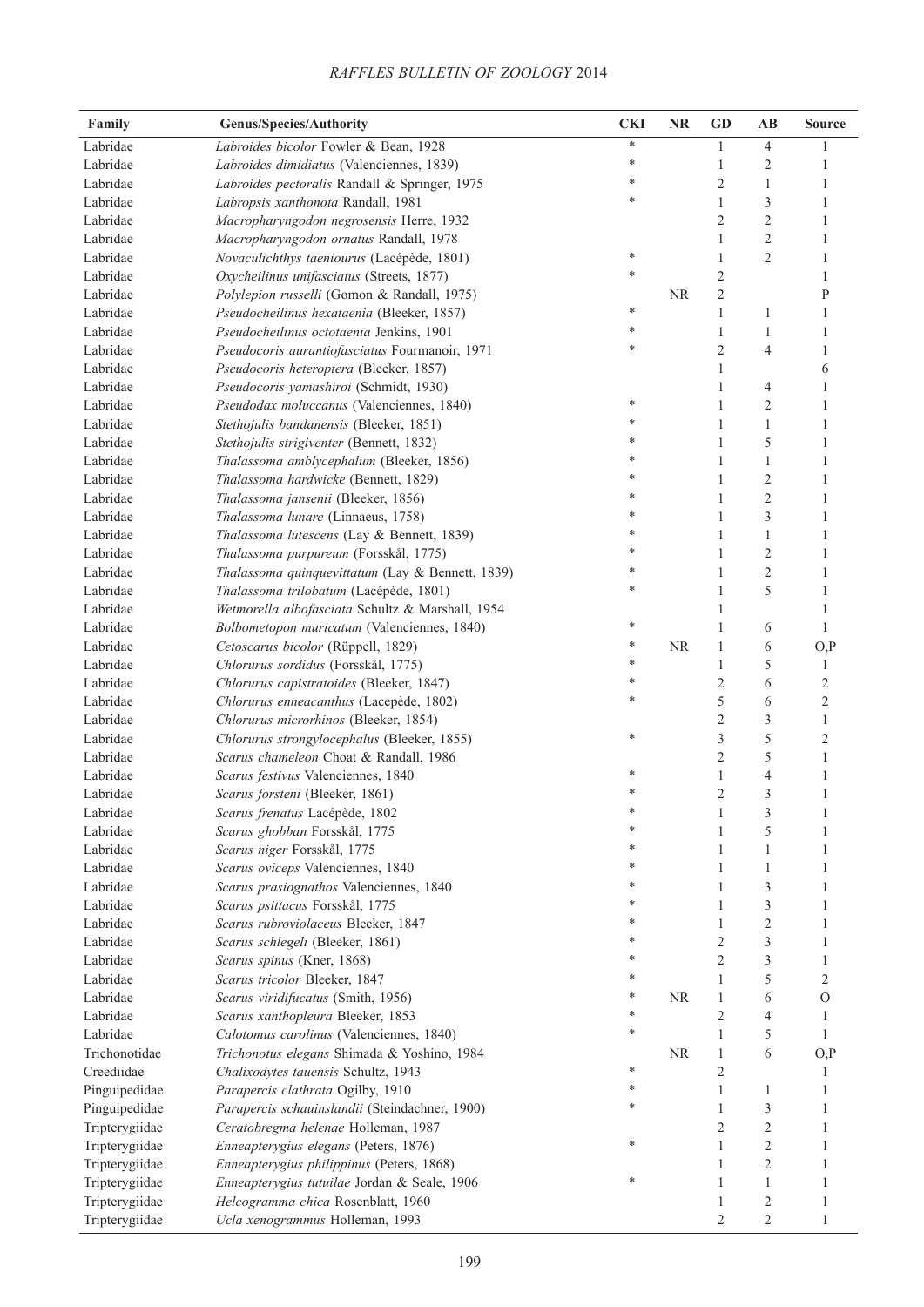| Family     | Genus/Species/Authority                                 | <b>CKI</b> | <b>NR</b> | <b>GD</b>      | $\mathbf{A}\mathbf{B}$ | <b>Source</b> |
|------------|---------------------------------------------------------|------------|-----------|----------------|------------------------|---------------|
| Blenniidae | Aspidontus taeniatus Quoy & Gaimard, 1834               | $\ast$     |           | 1              | 4                      |               |
| Blenniidae | Parenchelyurus hepburni (Snyder, 1908)                  |            |           | 1              |                        | 1             |
| Blenniidae | Plagiotremus rhinorhynchos (Bleeker, 1852)              | ∗          |           | 1              | $\overline{c}$         | 1             |
| Blenniidae | Plagiotremus tapeinosoma (Bleeker, 1857)                | *          |           | 1              | 3                      | 1             |
| Blenniidae | Alticus saliens (Lacépède, 1800)                        |            |           | 1              |                        | 1             |
| Blenniidae | Andamia reyi (Sauvage, 1880)                            |            |           | $\mathbf{1}$   | 5                      | 1             |
| Blenniidae | Blenniella cyanostigma (Bleeker, 1849)                  |            |           | $\mathfrak{Z}$ |                        | 12            |
| Blenniidae | Blenniella periophthalmus (Valenciennes, 1836)          | ∗          |           | $\mathbf 1$    | 1                      | 1             |
| Blenniidae | Cirripectes castaneus (Valenciennes, 1836)              | *          |           | $\,1\,$        | 3                      | $\mathbf{1}$  |
| Blenniidae | Cirripectes gilberti Williams, 1988                     | *          |           | 3              |                        | 1             |
| Blenniidae | Cirripectes polyzona (Bleeker, 1868)                    | *          |           | $\,1\,$        | 3                      | $\mathbf{1}$  |
| Blenniidae | Cirripectes stigmaticus Strasburg & Schultz, 1953       |            |           | $\mathbf{1}$   | 4                      | $\mathbf{1}$  |
| Blenniidae | Cirrisalarias bunares Springer, 1976                    |            |           | $\mathbf{1}$   |                        | 1             |
| Blenniidae | Ecsenius bicolor (Day, 1888)                            | ∗          |           | $\mathbf{1}$   | $\mathbf{1}$           | 1             |
| Blenniidae | Ecsenius midas Starck, 1969                             | *          |           | $\mathbf{1}$   | $\overline{c}$         | 1             |
| Blenniidae | Ecsenius oculatus Springer, 1988                        |            |           | $\mathfrak{Z}$ | $\overline{2}$         | 1             |
| Blenniidae | Entomacrodus caudofasciatus (Regan, 1909)               | ∗          |           | $\mathbf{1}$   | 1                      | 1             |
| Blenniidae | Entomacrodus epalzeocheilos (Bleeker, 1859)             | *          |           | $\mathbf{1}$   | $\mathbf{1}$           | 1             |
| Blenniidae | Entomacrodus vermiculatus (Valenciennes, 1836)          |            |           | $\mathfrak{Z}$ | $\mathbf{1}$           | 1             |
| Blenniidae | Exallias brevis (Kner, 1868)                            | *          |           | $\mathbf{1}$   | 3                      | 1             |
| Blenniidae | Istiblennius bellus (Günther, 1861)                     |            |           | $\mathbf{1}$   | $\mathbf{1}$           | 1             |
| Blenniidae | Istiblennius edentulus (Forster & Schneider, 1801)      | *          |           | $\mathbf{1}$   | $\mathbf{1}$           | 1             |
| Blenniidae | Istiblennius lineatus (Valenciennes, 1836)              | *          |           | $\mathbf{1}$   | 1                      | 1             |
| Blenniidae | Mimoblennius atrocinctus (Regan, 1909)                  |            |           | $\mathbf{1}$   | 5                      | 1             |
| Blenniidae | Nannosalarias nativitatis (Regan, 1909)                 |            |           | 1              | 1                      | 1             |
| Blenniidae | Praealticus natalis (Regan, 1909)                       |            |           | 6              | 1                      | 1             |
| Blenniidae | Rhabdoblennius snowi (Fowler, 1928)                     |            |           | $\overline{c}$ | 1                      | 1             |
| Eleotridae | Calumia godeffroyi (Günther, 1877)                      |            |           | 1              |                        | 6             |
| Eleotridae | Eleotris fusca (Forster, 1801)                          |            |           | 1              |                        | 1             |
| Gobiidae   | Gnatholepis cauerensis (Bleeker, 1853)                  | *          |           | 1              | 1                      | 1             |
| Gobiidae   | Amblyeleotris fasciata (Herre, 1953)                    |            |           | $\mathbf{1}$   | $\overline{4}$         | 1             |
| Gobiidae   | Bathygobius coalitus (Bennett, 1832)                    |            |           | $\mathbf{1}$   | 1                      | 1             |
| Gobiidae   | Bathygobius cocosensis (Bleeker, 1854)                  | ∗          |           | 1              | 1                      | 1             |
| Gobiidae   | Bathygobius cyclopterus (Valenciennes, 1837)            | *          |           | 1              |                        | 1             |
| Gobiidae   | Callogobius sclateri (Steindachner, 1880)               | *          |           | 1              |                        | 1             |
| Gobiidae   | Ctenogobiops feroculus Lubbock & Polunin, 1977          |            |           | 1              | 6                      | $\mathbf{1}$  |
| Gobiidae   | Eviota albolineata Jewett & Lachner, 1983               |            |           | 1              | 3                      | 1             |
| Gobiidae   | Eviota latifasciata Jewett & Lachner, 1983              | *          |           | $\overline{c}$ | $\overline{c}$         |               |
| Gobiidae   | Eviota natalis Allen, 2007                              |            |           | 6              | $\overline{2}$         | 1             |
| Gobiidae   | Eviota prasina (Klunzinger, 1871)                       | ∗          |           | 1              |                        | 1             |
| Gobiidae   | Eviota sp. 1                                            | *          |           | 5              |                        | 10            |
| Gobiidae   | Eviota sp. 2                                            | *          |           | 5              |                        | 10            |
| Gobiidae   | Eviota sp. 3                                            | *          |           | 5              |                        | 10            |
| Gobiidae   | Fusigobius duospilus Hoese & Reader, 1985               | *          |           | 1              | 1                      | 1             |
| Gobiidae   | Gobiodon citrinus (Rüppell, 1838)                       |            |           | 1              | 6                      | 1             |
| Gobiidae   | Gobiodon okinawae Sawada, Arai & Abe, 1972              | ∗          |           | $\overline{2}$ | 6                      | 10            |
| Gobiidae   | Gobiodon sp.                                            |            |           | 1              | 3                      | O, P          |
| Gobiidae   | Istigobius decoratus (Herre, 1927)                      |            |           | 1              | 3                      | 1             |
| Gobiidae   | Kelloggella cardinalis Jordan & Seale, 1906             |            |           | $\overline{2}$ |                        | 1             |
| Gobiidae   | Paragobiodon lacunicolos (Kendall & Goldsborough, 1911) |            | <b>NR</b> | 1              | 6                      | 13            |
| Gobiidae   | Pleurosicya mossambica Smith 1959                       |            |           | 1              |                        | 1             |
| Gobiidae   | Priolepis cincta (Regan, 1908)                          | ∗          |           | 1              |                        | 1             |
| Gobiidae   | Priolepis semidoliata (Valenciennes, 1837)              | *          |           | 1              |                        | 1             |
| Gobiidae   | Trimma emeryi Winterbottom, 1985                        | *          |           | 1              |                        | 1             |
| Gobiidae   | Trimma fasciatum Suzuki, Sakaue & Senou 2012            |            | <b>NR</b> | 2              |                        | 13            |
| Gobiidae   | Trimma halonevum Winterbottom, 2000                     |            |           | 1              |                        | 1             |
| Gobiidae   | Trimma macrophthalma (Tomiyama, 1936)                   | ∗          |           | 1              |                        | 1             |
| Gobiidae   | Trimma sheppardi Winterbottom, 1984                     |            |           | 1              |                        | 6             |
| Gobiidae   | Trimma sp.                                              | ∗          |           | 3              |                        | 1             |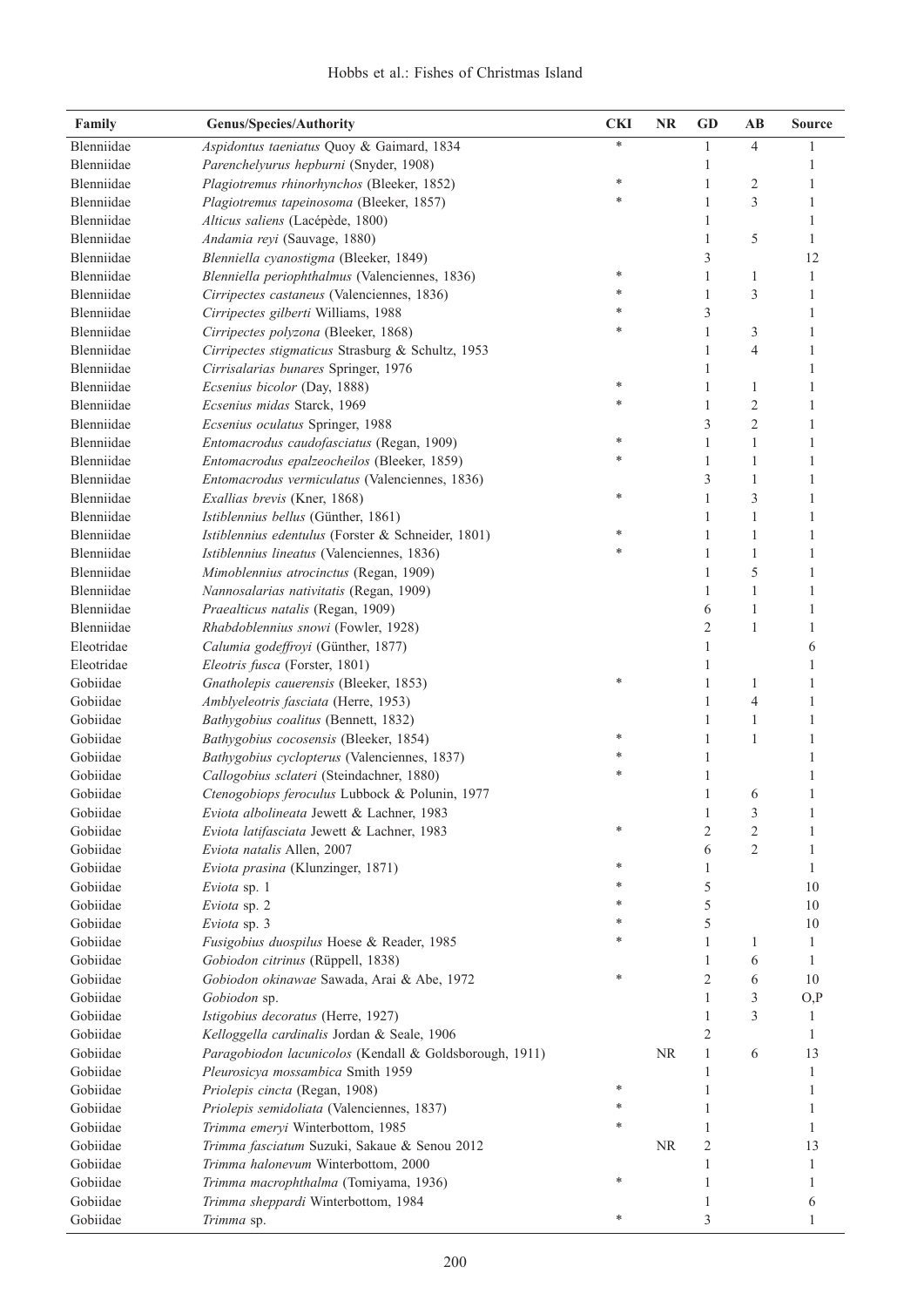| Family        | <b>Genus/Species/Authority</b>                                                | <b>CKI</b> | NR        | <b>GD</b>      | $\mathbf{AB}$  | <b>Source</b>  |
|---------------|-------------------------------------------------------------------------------|------------|-----------|----------------|----------------|----------------|
| Gobiidae      | Valenciennea helsdingenii (Bleeker, 1858)                                     | *          |           | 1              | 4              | 1              |
| Gobiidae      | Valenciennea sexguttata (Valenciennes, 1837)                                  | *          |           | 1              | 5              | 1              |
| Gobiidae      | Valenciennea strigata (Broussonet, 1782)                                      | *          |           | 1              | 3              | 1              |
| Microdesmidae | Gunnellichthys monostigma Smith, 1958                                         | *          |           | 1              |                | 1              |
| Microdesmidae | Nemateleotris decora Randall & Allen, 1973                                    | *          |           | 1              | 4              | 1              |
| Microdesmidae | Nemateleotris magnifica Fowler, 1938                                          | *          |           | 1              | 5              | 1              |
| Microdesmidae | Ptereleotris evides (Jordan & Hubbs, 1925)                                    | *          |           | 1              | 3              | 1              |
| Microdesmidae | Ptereleotris heteroptera (Bleeker, 1855)                                      | *          |           | 1              | 5              | 1              |
| Microdesmidae | Ptereleotris microlepis (Bleeker, 1856)                                       | *          |           | $\mathbf{1}$   | 5              | 1              |
| Microdesmidae | Ptereleotris zebra (Fowler, 1938)                                             | *          |           | $\mathbf{1}$   | 5              | 1              |
| Ephippidae    | Platax orbicularis (Forsskål, 1775)                                           | *          |           | $\mathbf{1}$   | 3              | 1              |
| Ephippidae    | Platax teira (Forsskål, 1775)                                                 | *          |           | $\mathbf{1}$   | 5              | 1              |
| Siganidae     | Siganus corallinus (Valenciennes, 1835)                                       |            |           | 1              | 6              | $\overline{c}$ |
| Zanclidae     | Zanclus cornutus (Linnaeus, 1758)                                             | *          |           | $\mathbf{1}$   | $\mathbf{1}$   | 1              |
| Acanthuridae  | Acanthurus bariene Lesson, 1831                                               |            |           | $\mathbf{1}$   | $\mathbf{2}$   | 1              |
| Acanthuridae  | Acanthurus blochii Valenciennes, 1835                                         | *          |           | $\mathbf{1}$   | 3              | 1              |
| Acanthuridae  | Acanthurus dussumieri Valenciennes, 1835                                      |            |           | $\mathbf{1}$   | 5              | 1              |
| Acanthuridae  | Acanthurus guttatus Forster, 1801                                             | *          |           | $\mathbf{1}$   | $\overline{4}$ | 1              |
| Acanthuridae  | Acanthurus leucocheilus Herre, 1927                                           |            |           | $\mathbf{1}$   | 5              | 1              |
| Acanthuridae  | Acanthurus leucosternon Bennett, 1833                                         | *          |           | 3              | $\overline{c}$ | 1              |
| Acanthuridae  | Acanthurus lineatus (Linnaeus, 1758)                                          | *          |           | $\mathbf{1}$   | $\mathbf{1}$   | 1              |
| Acanthuridae  | Acanthurus maculiceps (Ahl, 1923)                                             | ∗          |           | 1              |                | 1              |
| Acanthuridae  | Acanthurus mata (Cuvier, 1829)                                                | *          |           | $\mathbf{1}$   | 3              | 1              |
| Acanthuridae  | Acanthurus nigricans (Linnaeus, 1758)                                         | *          |           | 2              | $\mathbf{1}$   | 1              |
| Acanthuridae  | Acanthurus nigricauda Duncker & Mohr, 1929                                    | *          |           | $\mathbf{1}$   | 3              | 1              |
| Acanthuridae  | Acanthurus nigrofuscus (Forsskål, 1775)                                       | *          |           | $\mathbf{1}$   | 3              | 1              |
| Acanthuridae  | Acanthurus nigroris Valenciennes, 1835                                        |            | <b>NR</b> | $\mathbf{1}$   | 6              | $\mathcal{O}$  |
| Acanthuridae  | Acanthurus olivaceus Bloch & Schneider, 1801                                  | *          |           | $\mathfrak{2}$ | 3              | 1              |
| Acanthuridae  | Acanthurus pyroferus Kittlitz, 1834                                           | *          |           | 1              | 3              | 1              |
| Acanthuridae  | Acanthurus tennentii Günther, 1861                                            |            |           | 3              | 5              | $\overline{c}$ |
| Acanthuridae  |                                                                               | *          |           | 1              | 1              | 1              |
| Acanthuridae  | Acanthurus thompsoni (Fowler, 1923)<br>Acanthurus triostegus (Linnaeus, 1758) | *          |           | 1              | 1              | 1              |
| Acanthuridae  |                                                                               |            |           | 3              | 3              | $\overline{2}$ |
| Acanthuridae  | Acanthurus tristis Randall, 1993                                              | *          |           | 1              | 3              | 1              |
| Acanthuridae  | Acanthurus xanthopterus Valenciennes, 1835                                    |            |           |                |                |                |
|               | Ctenochaetus striatus (Quoy & Gaimard, 1825)                                  |            |           | 1              | 1              | 1              |
| Acanthuridae  | Ctenochaetus truncatus Randall & Clements, 2001                               | *          |           | 3              | 1              | 1              |
| Acanthuridae  | Naso annulatus (Quoy & Gaimard, 1825)                                         |            | $\rm NR$  | $\mathbf{1}$   | 6              | $\mathcal{O}$  |
| Acanthuridae  | Naso brachycentron (Valenciennes, 1835)                                       | *          | <b>NR</b> | 1              | 6              | O, P           |
| Acanthuridae  | Naso brevirostris (Cuvier, 1829)                                              |            |           | 1              | 4              | 1              |
| Acanthuridae  | Naso caesius Randall & Bell, 1992                                             |            |           | 2              | $\overline{c}$ | 2              |
| Acanthuridae  | Naso elegans (Rüppell, 1829)                                                  |            |           | 3              | $\overline{c}$ | 1              |
| Acanthuridae  | Naso hexacanthus (Bleeker, 1855)                                              | ∗          |           | 1              | 2              | 1              |
| Acanthuridae  | Naso lituratus (Bloch & Schneider, 1801)                                      | *          |           | $\overline{c}$ | 1              | 1              |
| Acanthuridae  | Naso minor (Smith, 1966)                                                      |            | <b>NR</b> | $\mathbf{1}$   | 6              | O, P           |
| Acanthuridae  | Naso tonganus (Valenciennes, 1835)                                            |            |           | 1              | 5              | 1              |
| Acanthuridae  | Naso unicornis (Forsskål, 1775)                                               | *          |           | 1              | 3              | 1              |
| Acanthuridae  | Naso vlamingii (Valenciennes, 1835)                                           | *          |           | 1              | 3              | 1              |
| Acanthuridae  | Paracanthurus hepatus (Linnaeus, 1766)                                        | ∗          |           | $\mathbf{1}$   | 6              | 1              |
| Acanthuridae  | Zebrasoma desjardinii (Bennett, 1836)                                         | *          |           | 3              | 6              | 1              |
| Acanthuridae  | Zebrasoma scopas (Cuvier, 1829)                                               | *          |           | $\mathbf{1}$   | 1              | 1              |
| Acanthuridae  | Zebrasoma veliferum (Bloch, 1795)                                             |            |           | 2              | 5              | 1              |
| Sphyraenidae  | Sphyraena barracuda (Edwards, 1771)                                           | ∗          |           | 4              | 3              | 1              |
| Sphyraenidae  | Sphyraena flavicauda Rüppell, 1838                                            | *          |           | 1              | 5              | 6              |
| Gempylidae    | Neoepinnula orientalis (Gilchrist & von Bonde, 1924)                          |            | <b>NR</b> | 1              |                | P              |
| Gempylidae    | Promethichthys prometheus (Cuvier, 1832)                                      |            |           | 4              |                | 1              |
| Gempylidae    | Ruvettus pretiosus Cocco, 1829                                                | ∗          | <b>NR</b> | 4              |                | P              |
| Scombridae    | Acanthocybium solandri (Cuvier, 1832)                                         | *          |           | 4              |                | 1              |
| Scombridae    | Euthynnus affinis (Cantor, 1850)                                              |            |           | 1              |                | 1              |
| Scombridae    | Gymnosarda unicolor (Rüppell, 1836)                                           | *          |           | 1              | 4              | 1              |